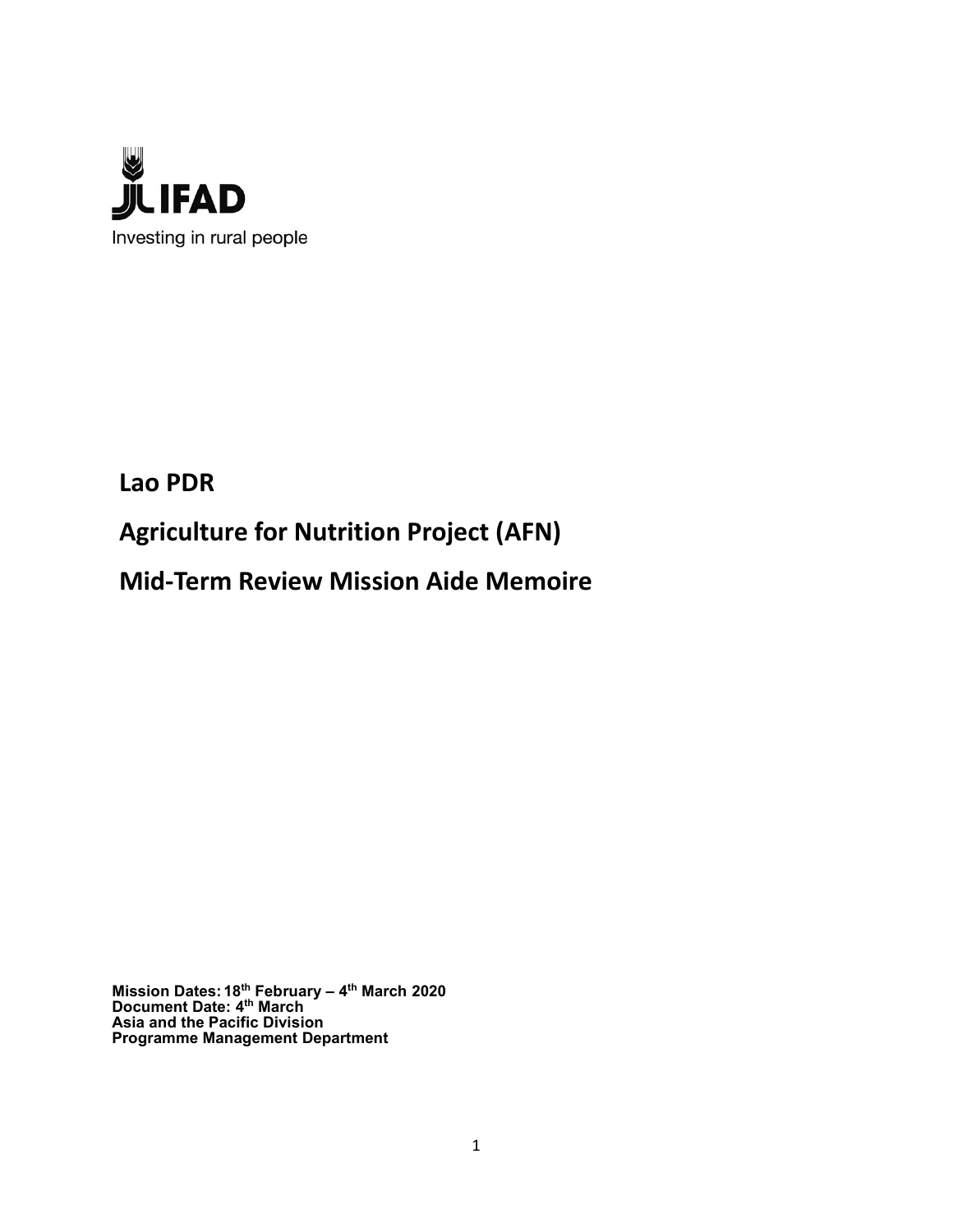#### Background and Main Objectives of the Mission

1. The Agriculture for Nutrition (AFN) project is financed by Global Agriculture and Food Security Programme (GAFSP) and implemented by the Ministry of Agriculture and Forestry (MAF) through its Department of Planning and Finance (DoPF). The project became effective on 28 April 2016 and the planned completion date is 30 June 2022. The project addresses chronic malnutrition and food insecurity in Lao PDR upland areas, through support of the National Nutrition Strategy 2016-25 and Plan of Action 2016 – 20 (NNSPA), and through piloting new development approaches and technologies in this framework. The total cost for the project is USD 38.8 million, which consists of a GAFSP grant of USD 24 million to IFAD, a GAFSP grant of USD 6 million to World Food Programme (WFP), Government of Lao PDR (GoL) contribution of about USD 5.4 million and contributions from beneficiary groups and local private sector estimated as USD 3.3 million.

2. The AFN Goal is to "contribute to reduced extreme poverty and malnutrition in poorest communities". The Development Objective is "improved and diversified agricultural production and household nutrition enhance life prospects". The project is implemented in 400 villages of 12 districts in four Northern provinces: Oudomxai, Phongsaly, Xieng Khouang and Houaphan. The project is implemented through three technical components: (1) Strengthened public services; (2): Community-driven agriculturebased nutrition interventions; and (3) Sustainable and inclusive market-driven partnerships. The GAFSP grant to IFAD finances Components 1, 3 and project management costs, while the GAFSP grant to WFP finances Component 2.

3. IFAD, as the main supervising entity of implementation, conducted the AFN Mid Term Review Mission in partnership with the GoL (MAF, Ministry of Planning and Investment (MPI) and the Provincial and District relevant line agencies of the AFN targeted provinces and districts) and WFP from 17<sup>th</sup> February to 4<sup>th</sup> March 2020. The objectives of the mission were to (1) assess project performance and the extent to which project objectives have been or will be fulfilled; (2) assess the operational aspects of the project such as project management and implementation of activities, financial management and disbursement arrangements and monitoring and evaluation (M&E); and, (3) where necessary, to agree corrective actions needed for the project to achieve its planned results.

4. The mission conducted field visits in two target Districts (Khua and Mai) of Phongsaly Province from 19<sup>th</sup> to 26<sup>th</sup> February 2020, discussing with project beneficiaries, village authorities, agriculture sector entrepreneurs and implementation agency staff and inspecting project outputs. Key project staff from all target Provinces participated in field activities which included presentations and discussions on the first day and a feedback and review workshop on the final day, both in Khua District centre.

5. In Vientiane, the mission held a meeting for introduction and guidance with H.E. Dr. Parisak Pravongviengkham, Deputy Minister of MAF. The mission held meetings with representatives of MAF DoPF, Department of Technical Extension and Agriculture Processing (DTEAP), National Agriculture and Forestry Research Institute (NAFRI), WFP, Food and Agriculture Organisation (FAO) and Ministry of Health (MoH). The Mission Aide Memoire was discussed at a pre-wrap up meeting on  $3<sup>rd</sup>$  March 2020 and was presented at the formal wrap-up, chaired by H.E. Deputy Minister, on 4<sup>th</sup> March 2020.

6. The mission would like to express its appreciation to the GoL, MAF, MPI and other related ministries and departments, NPCO and all stakeholders met at national, provincial and district levels, as well as the beneficiaries met for their cooperation and hospitality extended to the mission.

#### Key Conclusions

7. Overall progress of project implementation is rated as Moderately Satisfactory (4).

8. Implementation progress during 2019 was impressive. Preparation of 29 sustainable livelihood technologies based on Participatory Action Research (PAR) was completed and upgrading of 14 Technical Service Centres (TSC) is nearly complete. Village plans have been prepared in 400 target villages. Farmer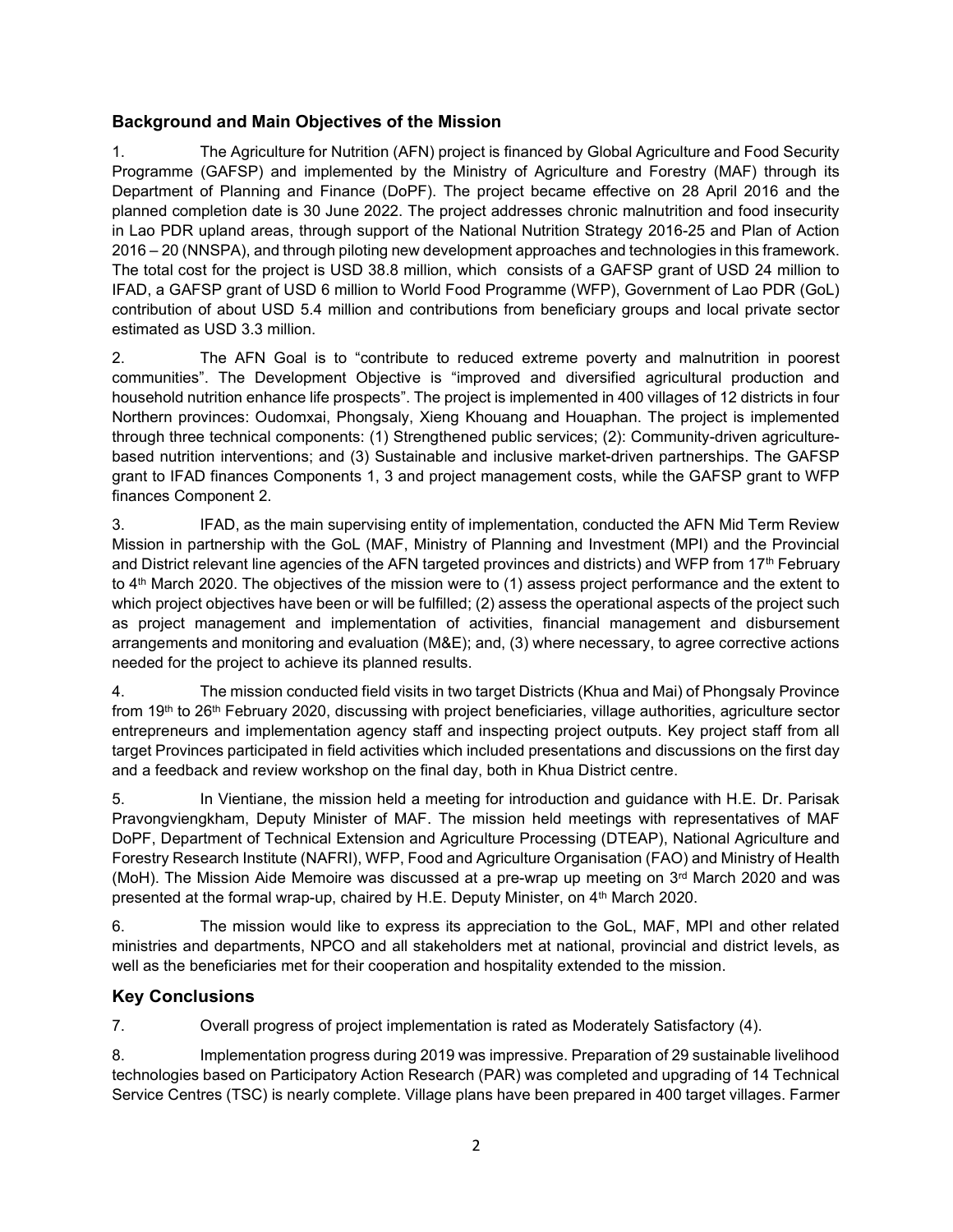Nutrition Schools (FNS) have been established in all 400 villages and 305 Village Nutrition Centres constructed, with almost all pregnant women and mothers of children under two years old participating in nutrition education. Priority infrastructure has been identified in all villages and 370 sub-projects completed, with 94 under construction or planning. Agriculture Production Group (APG) formation has reached 710 groups with grants disbursed to 362 groups. Garden grants have been disbursed to 6,843 FNS trainees. Formation of Public-Private-Community Partnerships (PPCP) has proceeded more slowly, with two grants approved and a further five entrepreneur partners in process of preparing grant proposals.

9. Despite this rapid progress, sequencing of activities and coordination between components has been inadequate. Investments in TSC and in preparation of the PAR packages has not yet resulted in significant transfer of knowledge to farmers, while the key farmer-to-farmer extension strategy remains in draft. District and Village planning activities have not resulted in integrated, nutrition-sensitive plans nor in convergence with non-agriculture elements of the NNSPA. Capacity for farmer group management and coordination is weak. The APG grants have largely been disbursed before dissemination of the PAR technologies so farmers rely on familiar techniques. The 12 Strategic Investment Plans (SIP) prepared do not match the needs or interests of the PPCP entrepreneurs.

10. Implementation of the current AWPB 2020, including commitments carried over from 2019, may result in full disbursement of the GAFSP grant to IFAD by mid-2021, leading to early closure of the project. If this occurs, the project will not fully achieve its objective and planned outcomes.

11. Consequently, activities and expenditures planned during the remaining project period should be reviewed and revised to maximise direct impacts in the target villages, building upon the already substantial achievements. This should include broadening and deepening of the nutrition education activities, dissemination of the most promising PAR technologies through on-farm demonstrations and farmer-to-farmer learning, coordination between farmer training activities of TSC, District Agriculture and Forestry Office (DAFO) and PPCP entrepreneurs and, if possible, reallocation of funds so that poorer farmers can receive additional grants to finance replication of demonstration activities.

12. Financial Management has improved, with reduced inconsistencies in categorisation of expenditures. However, the mission noted excessive expenditures on activities such as planning meetings and ceremonies, which in some cases were incorrectly described. These expenditures should be reduced to a minimum, through review of the AWPB and by enhancing the controls at the DAFO and PAFO.

13. Disbursement rate in 2019 was highly satisfactory. Overall, the project has reached 64% of planned expenditures (USD 15.3 million), with a further USD 5 million committed. For the Grant funding through IFAD, USD 17.8 million out of USD 24 million has been disbursed to the project.

14. **Procurement:** The project should update the procurement plan for 2020 to be consistent with agreed revisions to the AWPB after the MTR and submit to IFAD for review and no objection. The Mission reminded the project that all bidders and contractors/service providers/suppliers are required to sign selfcertification forms for compliance with IFAD policies on anticorruption, sexual harassment, sexual exploitation and abuse.

## Key Agreements

15. The revised Project Logical Framework (logframe) agreed by the Project and the Mission and annexed to this Aide Memoire will be adopted. This revised logframe retains Goal, Objective and most Outcome level indicators (though in some cases definition of indicators and methods of measurement are refined) but reflects realistically achievable output targets by the end of the project.

16. The Project will revise and re-submit the AWPB 2020, together with an indicative AWPB for 2021 and winding up expenses in Q1 2022, showing how remaining funds will be used to achieve the physical output targets indicated in the revised logframe.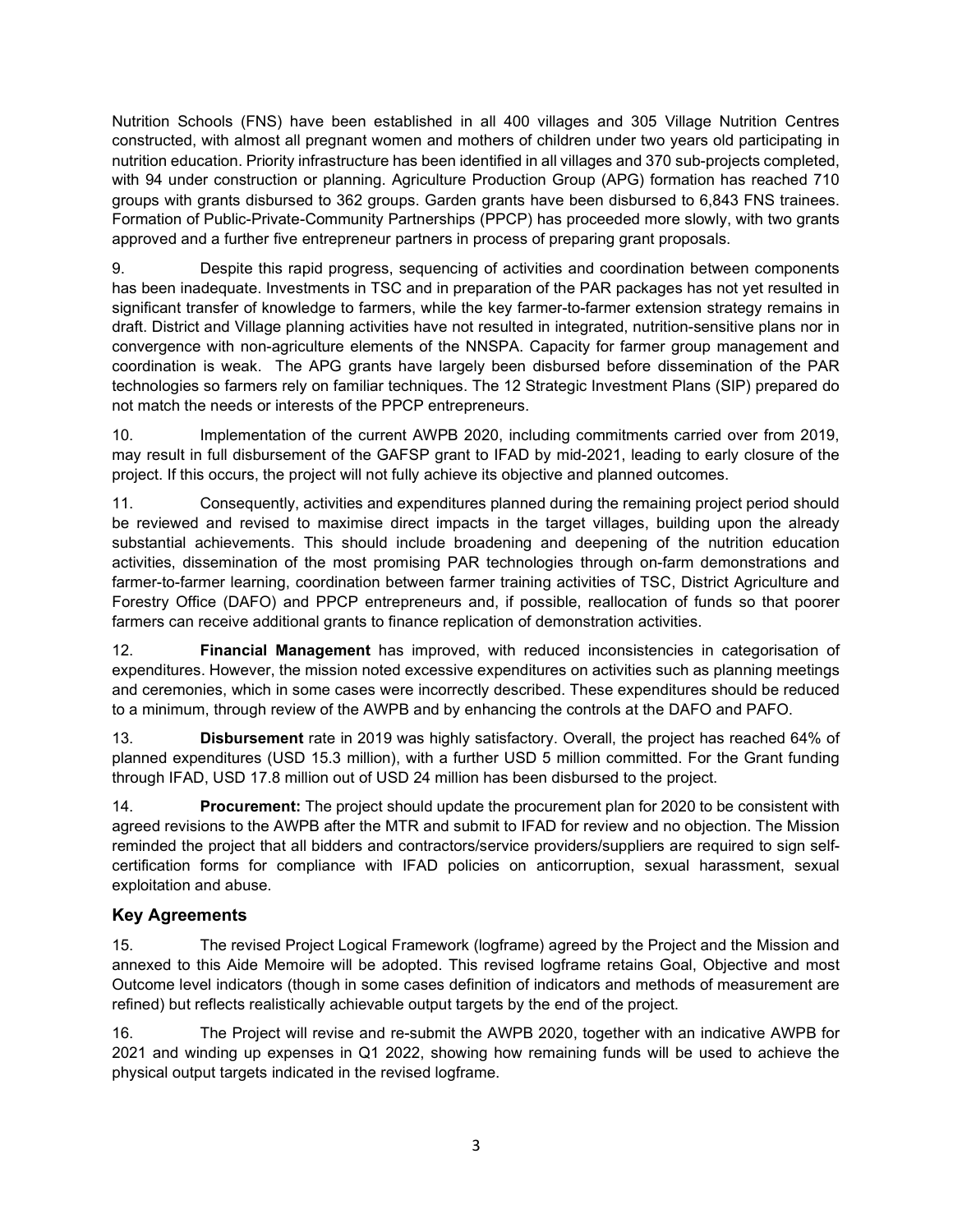17. The unallocated category will be re-allocated to expenditure categories required to finance the rest of the project. The required reallocation is indicated in an Annex to the Mission Aide Memoire.

18. The Project will review the draft Exit Strategy in the light of the Mission recommendations and with a focus on ensuring sustainability of the FNS and APG. The revised Exit Strategy will be submitted to IFAD for No Objection by end April 2020.

#### Implementation Progress

19. Component 1 (Strengthened Public Services): Execution has consistently fallen short of AWPB targets. The component is intended to establish a tiered Project planning, supervision, monitoring, knowledge management and learning system within MAF, but there is limited evidence of systematic progress other than development of a multi-project MIS system, called ProMIS, which is almost complete. The ProMIS indicator set should be shared with development partners for comment, ProMIS should be capable of tracking outputs at village level.

20. The project has developed and documented 29 sustainable livelihood technologies identified through participatory action research (PAR) and has improved capacity of 14 Technical Service Centres (TSC), however these activities have not yet resulted in improved services in most target villages. The project has established forage plots using planting materials produced on TSC.

21. In the remaining period the project should focus on bringing the PAR models to farmers. The Farmer-to-farmer strategy should be finalised as a matter of urgency. All project-supported farmers should have the opportunity to participate in on-farm demonstrations of at least one home-consumption / garden crop, one small livestock technology and one cash crop, appropriate to local needs and farmer interests. So far as is possible with the resources available, the project should endeavour to strengthen the management capacity of farmer groups, within available resources. There is a need to establish a sustainable supply chain for forage planting materials.

22. Component 2 (Community-driven agriculture-based nutrition interventions):The District Nutrition Committees (DNC) have not yet succeeded in ensuring Multi-Sector convergence of the NNSPA implementation at the district level. Reasons include weak leadership of DNC, lack of DNC members' awareness of their role in nutrition and how this links with their sectoral priorities, especially for non-health sectors, absence of common nutrition targets for the districts, limited experience of working collaboratively. The Mission considers this activity as critical to the project design logic and to supporting nutrition-sensitive village planning.

23. Village Infrastructure Plans (VIP) have been prepared in 400 target villages but this activity falls short of the project intention to mainstream nutrition into cross-sectoral Village Development Plans (VDP). The project has conducted a limited pilot of land use planning (LUP), however the Mission agreed that this activity should be discontinued as support for LUP will be available from other forthcoming projects.

24. **Farmer nutrition schools** (FNS) have been established in all 400 villages with 305 village nutrition centres constructed, 1,213 village facilitators trained and 20,133 participants. Of these, 18,025 are women and 11,911, who are pregnant women and mothers of children under two years, have applied for Garden Grants. Participation in successive rounds of FNS training is declining and there is a need to broaden the approach to maintain interest. The FNS educational materials are standardised rather than adapted to the food culture of the different ethnic groups and do not build on existing local knowledge. The four modules of the training mainly covered production and included limited content on post-harvest preservation or food processing techniques

25. The project should further strengthen nutrition coordination and planning by strengthening the capacity of the DNC to implement existing convergence plans. Capacity building should focus on functional competencies such as leadership, advocacy, partnerships, planning, coordination, basic nutrition knowledge and awareness etc. DNC should conduct annual monitoring and learning meetings with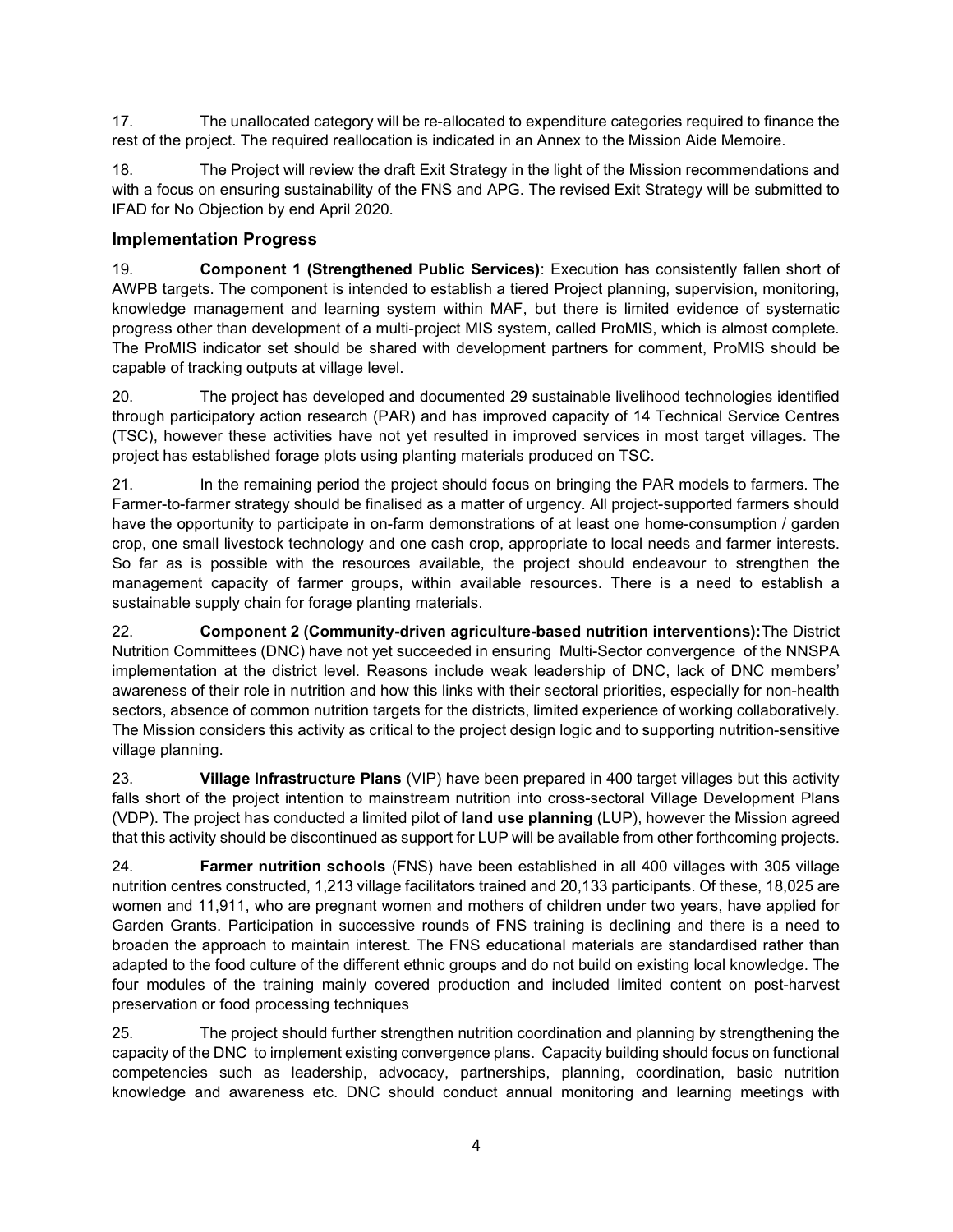Provincial Nutrition Committees (PNC) for monitoring and knowledge sharing. The project should support compilation of simple, nutrition-sensitive village plans. The mission agrees to discontinue the activity of land use planning and titling as, due to the complexity and time-consuming nature of this activity, it will not be possible to achieve scale with the project resources

26. The project will broaden participation in FNS activities to include all women of childbearing age and should ensure nutrition awareness reaches the whole village population. Nutrition educational materials should be updated to materials to ensure (i) relevance to the wider audience (ii) building on the rich local knowledge and cultural practices that promote nutrition (iii) expand the scope based on learners needs e.g. on post-harvest handling and food processing. There should be a stronger focus on local food varieties for sustainability.

27. Component 3 (Sustainable and inclusive market-driven partnerships): Twelve Strategic Investment Plans (SIP) have been prepared for commercial commodities but it is not clear that these SIPs are used as an informed framework for commercial and climate change adapted investments in village infrastructure, APG activities and PPCP investments. Rather than prepare additional SIP the project should document and strengthen use of those most likely to be effectively used under the PPCP activities, such as cardamom and poultry.

28. Village agriculture infrastructure investments include farm roads, irrigation, water supplies, cattle fencing, fish-ponds and other agriculture related investments, with 370 schemes complete, 69 under construction and a further 25 planned for 2020. Operation and maintenance committees and user fee collections have been established. The mission noted the low technical quality of roads, reflecting budget constraints, but, in terrain which is very challenging for road building, cost-cutting results in environmental damage and poor sustainability. Irrigation schemes are likely to provide adequate returns on investment, but the benefits are shared by few farmers at relatively high cost per beneficiary.

29. Cost-Effectiveness of Infrastructure should be ensured by eliminating schemes with excessive cost per beneficiary or high unit costs (cost-per-hectare for irrigation, cost-per-kilometre for roads). Construction supervision should be strengthened. Sub-projects must comply with the environmental standards in the village infrastructure guidelines. Where the budget is insufficient for technical and environmental sustainability, road schemes should be cancelled.

30. Of a target of 15,000 garden grants to FNS participant women, 11,911 grants have been requested and 6,843 grants disbursed so far. This programme is considered a success. However, choice of activities is not always linked to nutritional needs. There is some evidence of improved diet from the midline survey, but more monitoring data is needed to track improved nutrition.

31. To date 710 **APG** have been formed with participation of 11,508 households. APG grants have been disbursed to 362 groups, benefitting 5,783 households, of which 1,766 are poor. Progress is somewhat slow in comparison to the project target of 1,300 APG and 650 grants. To be effective, APG need stronger facilitation and integrated in production, post-harvest, group administration, business skills development and market connections, and group M&E. The project has promoted a narrow range of singlecommodity interventions and the effectiveness of these for improved nutrition and livelihoods is not fully visible.

32. The choice of Garden Grant activities should be better linked to nutrition, with an increased emphasis on post-harvest and food processing. The final number of APG formed should be 800, with all APG to receive grants. Improve quality and performance of APG through: (i) ensuring the group size of less than 20 members, (ii) continuous/refresher training on group management and use of funds. M&E should be strengthened to demonstrate nutrition and livelihoods impacts of the grant activities.

33. Development of Public-Private-Community Partnerships (PPCP) has proceeded slowly and cannot reach the original target of 20 PPCP. Seven enterprises have been identified, with two grants approved and five in process. The Mission agreed that no further PPCP will be initiated beyond these seven.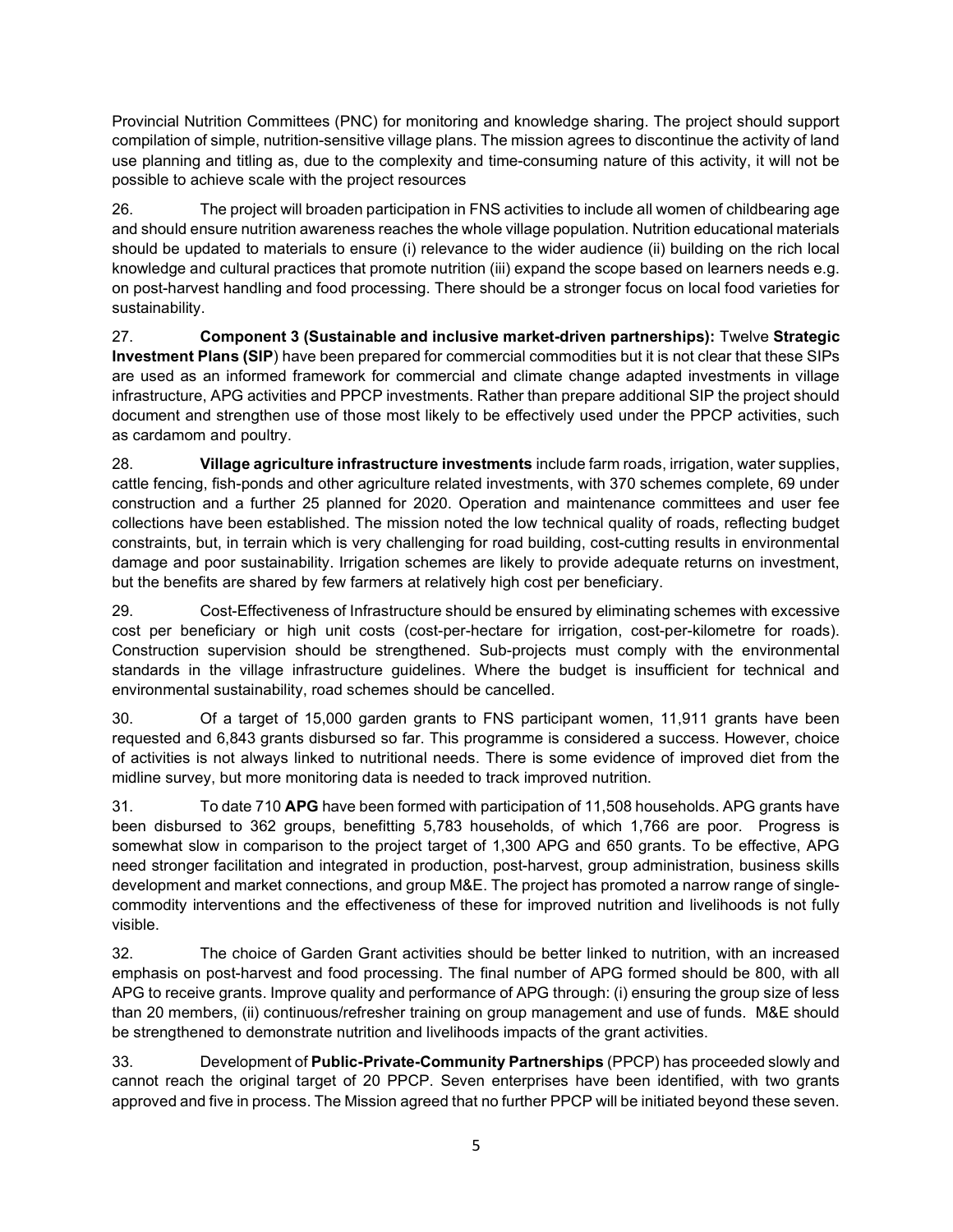34. Project staff and line agencies lack expertise needed to assess proposals and there are few skilled business advisers suitable to support the PPCP enterprises to formulate business plans and proposals. There are few formally registered enterprises and these lack management, planning and accounting capacity to meet PPCP requirements. Risk and benefit sharing with farmers are not well understood or defined.

35. PPCP implementation should be accelerated through (i) intensive hands-on technical support to enterprises for proposal development and financial and procurement management of the co-investments; (ii) translation of proposals for IFAD review; and (iii) once enterprises have fulfilled all necessary conditions the grant transfer should be transferred without delay.

36. Also under this sub-component the project planned to support establishment of 25 registered agriculture cooperatives or community-based agro-enterprises. No progress has been made on this activity and the Mission concurs with the project that the activity should be dropped.

37. **Targeting:** The AFN target group consists of all households in 400 villages which were selected as the poorest in the target district. Of these 72% are members of non-Lao/Tai ethnic groups. Villages keep lists of poor households but these are not always available. All poor households and all women who are pregnant or have children under two years receive direct support. The project interventions respond well to the basic needs of the poor. With 80% of the plan target achieved, woman headed households make up only 2%. No target was set for rural youth in the project logframe. The project has not prioritised woman headed households, or youth, However, Poor households constitute at least 30% of APG composition, while poor and non-poor women have equal access to Garden Grants.

38. **Gender:** The project has expanded the agency and decision making especially for pregnant women and mothers of under 2 children participating in the FNS activities and garden grants and has improved access to knowledge that aids in decision making especially on nutrition. Activities financed by garden grants are generating profit and accumulation of assets. Women are getting more help from their husbands, therefore experiencing reduced workload especially during pregnancy. The project is applying targets to ensure women participation in the decision-making bodies. This same agency needs to be strengthened for the APG as well which are still male dominated. Gender balance in APG membership (target 50%) is calculated taking into account husband and wife in each household, regardless that it appears to be primarily the men who are active in APG. The mission recommends the integration of gender awareness and empowerment training in the basic training for APGs.

39. The Mission recommends that the ToR of the Nutrition Specialist should be broadened to a Social Inclusion Focal Point who will take care of all core mainstreaming activities including targeting, gender and nutrition.

40. Project Management: The project management team is reactive in addressing the management issues raised from the province and district level. Coordination between provincial, district, and central agencies is maintained by WhatsApp Group and semi-annual/quarterly meeting. The project steering committee has met regularly. The capacity to envisage the technical problem or identify shortfalls of project investment is still limited. The coordination with other intervention to bring synergy on food and nutrition programme has been a challenge at provincial, district and village level.

41. Monitoring and Evaluation: The M&E system has some shortcomings with reporting limited to outputs level. The management team make some use of the information for reporting, planning and decision making. Data is collected on district level then aggregated at central level. The contribution of the M&E system to improve project performance has not yet been significant. There is no MIS in place. No system is available to guide farmer investment decisions on increasing production or adopting improved technology. It is too late to develop a sophisticated project MIS so the project should focus on improving monitoring using the existing spreadsheet formats. The revised logframe agreed with the Mission should be translated and used to direct and monitor activities. Data required for logframe indicators should be collected systematically. At household level, a recording book should be introduced to monitor profitability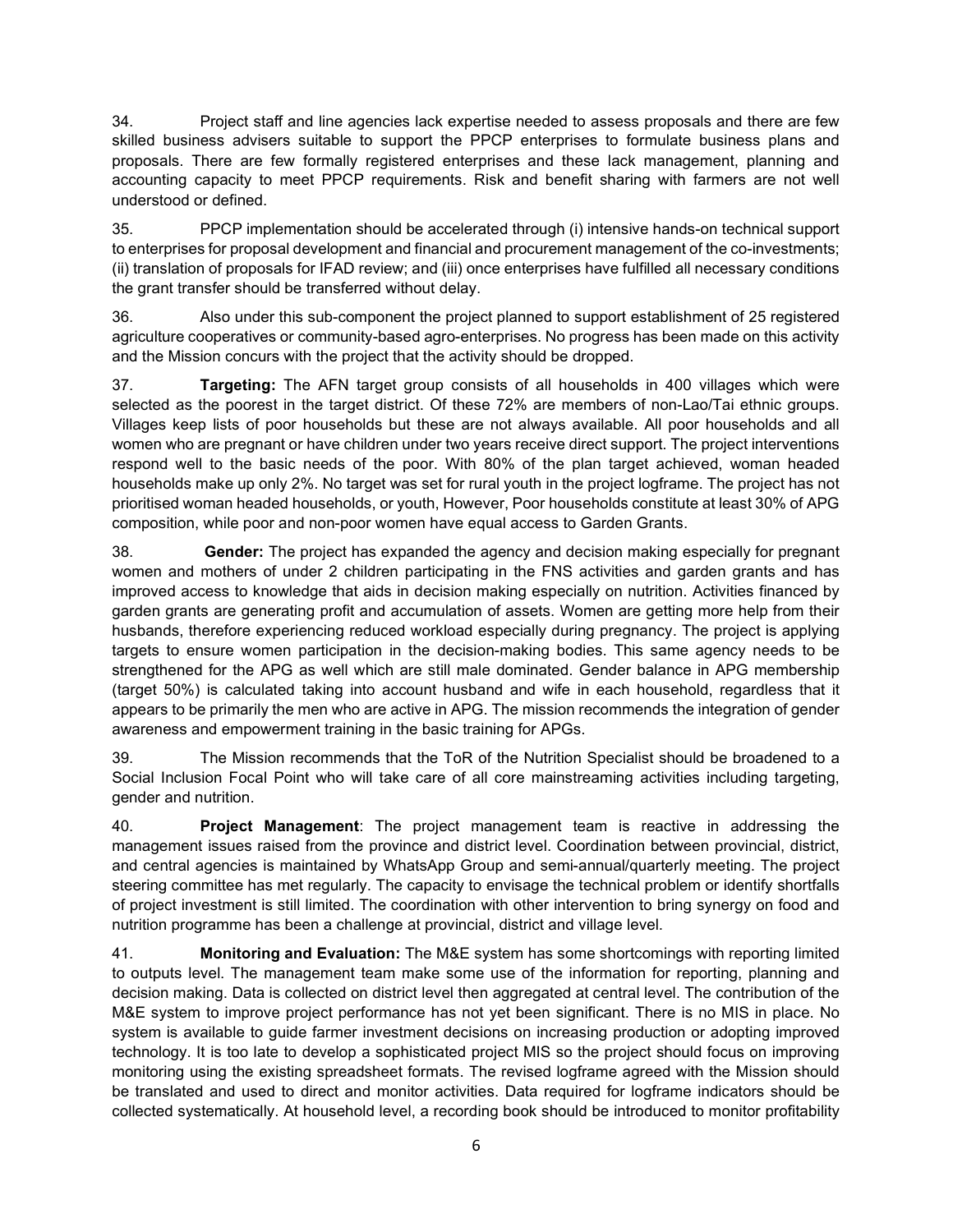of investments. The project should track the number of youth participating in project activities, using GoL definitions.

42. The sustainability of the project's approaches is uneven across components: (i) development of PAR models is at risk of not continuing with the same vigour and focus beyond project completion; (ii) the ProMIS may be further delayed and there are insufficient guarantees on its uptake after the project completion; (iii) the district multi-sector convergence planning needs to be strengthened and institutionalised and to begin to impact on the mobilisation of additional resources; (iv) development of value chain finance remains in its infancy and show challenges for government to uptake after project completion; (v) replication and expansion of the home garden, FNS, APG, and PPCP approaches would benefit from a fuller hand-over of responsibilities from the project to the concerned entities, along with hands-on support and capacity building.

43. An exit strategy has been developed by AFN and includes entries with respect to institutional arrangements, legal aspects, ownership and post-project funding. The exit strategy should be revised with a focus on ensuring that successful project approaches contributing to nutrition sensitive and poverty reduction are continued to be developed, maintained, expanded and replicated beyond the withdrawal of external funding and the demobilisation of the Project teams. The revised exit strategy is to be submitted to IFAD for No Objection.

#### Financial Management and Procurement

44. The performance of the project for Financial Management (FM) has improved gradually. At the NPCO level, the project has moved from a manual accounting environment to a more automated one. Also, in the last two years, the project has progressed in complying with the IPSAS Cash basis of accounting for the preparation of their Financial Statements (FS).

45. The accounting of the project is carried out in an off the shelf accounting software (PAS - Project Accounting Software). This software was previously procured by the IFAD funded project SSSJ, for which the accounting remained manual until its closure due to the limitations of the software. In AFN, its use was possible thanks to early intervention and guidance to the vendor for the customization of some features. Yet, the software still has a low potential for scalability due to its technological limitations.

46. The inconsistencies in the categorization of expenditures reported in the last supervision mission were reduced notably. The mission one more time clarified and provided support for the correct categorization of the expenditures. From now on, it is expected that the project uses a clearer description to reflect the nature of the expenditure.

47. In line with this, the mission also observed excessive payments made for activities such as planning meetings or ceremonies (handovers, openings, etc.). These expenses are normally for DSA and other operational expenses such as fuel. Furthermore, the mission observed that some of these expenditures have an incorrect description, misleading the nature of the expenditure and its categorization, which in most cases has been applied to Category 4 instead of Category 5. In views of a reduced budget for the remaining period of implementation, the mission recommends shortening these types of expenditures to the minimum. This could be done by reviewing the AWPBs and by enhancing the controls at the DAFO and PAFO levels. Otherwise, such type of expenditures could be declared ineligible due to the requirements of efficiency and economy that the project should be applying.

48. The project has shifted positively its performance of **disbursement** since the last supervision mission, passing from an unsatisfactory rating to a highly satisfactory.

49. The project entered into force on 28 April 2016. The first disbursement was done on 2 September 2016, and the latest one was registered on 20 February 2020. The project is on the third year of implementation and the disbursement rate stands at 74.36% for the Grant N° 2000001548. So far USD 17.8 million out of USD 24 million was disbursed to the project.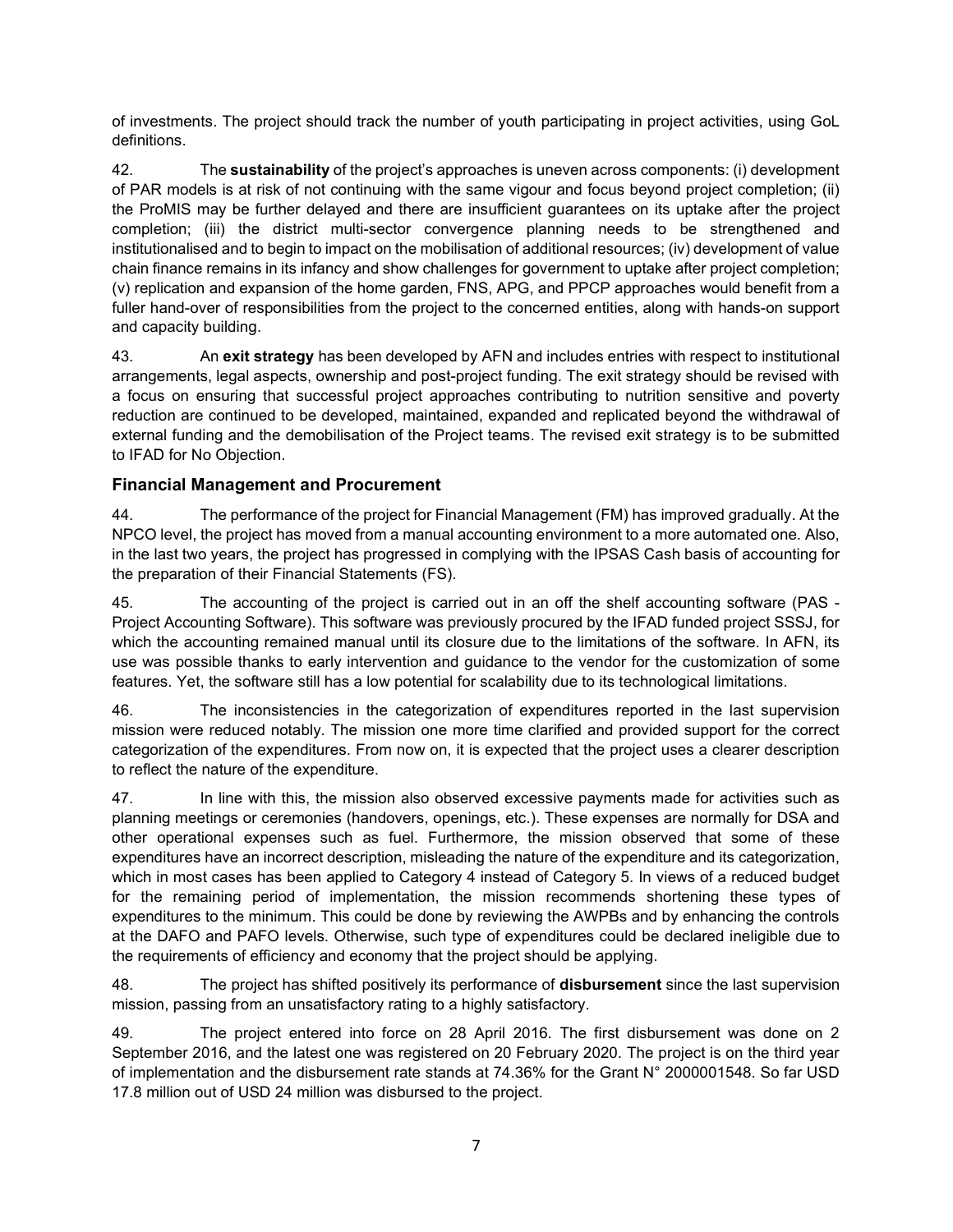50. The actual expenditure of the project stands at 64% (USD 15.3 million), with commitments of USD 5 million, carried over from 2019, and the foreseen for 2020.

51. The project was the first in Lao PDR to go live in the IFAD Client Portal. The submission of Withdrawal Applications (WAs) has been done through ICP since December 2019. Despite this achievement, the mission observed that the process of approval at the Ministry of Finance has been excessively slow. The approval of the WA 27 took one month. This affected the operations of the project at the end of 2019. The mission recommends making full use of the four users with the approver role at the Ministry of Finance to expedite the approval process.

52. The quality and timeliness of the external audit of the project ranged from "Moderately Satisfactory" in 2016 and 2017 to "Satisfactory" in 2018.

53. The mission followed up with the project the audit observations raised in the audit report of 2018 and the ones from previous periods. The observations were related to long outstanding advances, registration of employees in the Social Security Organization (SSO), inconsistencies in the calculation of the Personal Income Tax in some Districts, and other minor internal controls in the bookkeeping of the project.

54. The audit report 2018 observes that the total price (CIF and taxes) for procurement of 42 motorbikes and 21 cars was high in comparison to the reference market value. The project explained that the difference is mainly because of a different "basic price" used in the calculations for import duties and VAT. The dealers can use a "reference price" instead of the price of the "invoice" of importation. Instead, for ODA funded projects, that are under duty and taxes exemption regime, this calculation is made over the price reflected in the "invoice" of importation. The mission noticed that even with this base of calculation, the total cost (CIF) is still lower than the price in the domestic market. The audit report 2018 observes that the total price (CIF and taxes) for procurement of 42<br>thes and 21 cars was high in comparison to the reference market value. The project explained that<br>energe mainly because of a differ

|                                                                                                                                                                                                                                                                                                                                                                                    | motorbikes and 21 cars was high in comparison to the reference market value. The project explained that<br>the difference is mainly because of a different "basic price" used in the calculations for import duties and<br>VAT. The dealers can use a "reference price" instead of the price of the "invoice" of importation. Instead,<br>for ODA funded projects, that are under duty and taxes exemption regime, this calculation is made over the |         |               |                      |                    |                      |                  |  |  |  |  |  |
|------------------------------------------------------------------------------------------------------------------------------------------------------------------------------------------------------------------------------------------------------------------------------------------------------------------------------------------------------------------------------------|------------------------------------------------------------------------------------------------------------------------------------------------------------------------------------------------------------------------------------------------------------------------------------------------------------------------------------------------------------------------------------------------------------------------------------------------------|---------|---------------|----------------------|--------------------|----------------------|------------------|--|--|--|--|--|
| price reflected in the "invoice" of importation. The mission noticed that even with this base of calculation,<br>the total cost (CIF) is still lower than the price in the domestic market.                                                                                                                                                                                        |                                                                                                                                                                                                                                                                                                                                                                                                                                                      |         |               |                      |                    |                      |                  |  |  |  |  |  |
| 55.<br>project is encouraged to follow the guidance provided during the revision of the audit report of 2018 to<br>ensure that there is not an exemption paragraph in this regard.                                                                                                                                                                                                 | The Mission reminded the project that the audits are subject to public disclosure. Hence, the                                                                                                                                                                                                                                                                                                                                                        |         |               |                      |                    |                      |                  |  |  |  |  |  |
| 56.                                                                                                                                                                                                                                                                                                                                                                                | The audit for the two initial periods was performed by Ernst & Young Lao Co. Ltd (EY). The                                                                                                                                                                                                                                                                                                                                                           |         |               |                      |                    |                      |                  |  |  |  |  |  |
|                                                                                                                                                                                                                                                                                                                                                                                    |                                                                                                                                                                                                                                                                                                                                                                                                                                                      |         |               |                      |                    |                      |                  |  |  |  |  |  |
| project is approximately USD 5.4 million. The Government contribution covers taxes, duties, support for                                                                                                                                                                                                                                                                            | <b>Counterpart funds:</b> According to the Financing Agreement, the counterpart financing of the                                                                                                                                                                                                                                                                                                                                                     |         |               |                      |                    |                      |                  |  |  |  |  |  |
| <b>Financier</b>                                                                                                                                                                                                                                                                                                                                                                   | <b>Budget</b>                                                                                                                                                                                                                                                                                                                                                                                                                                        |         | <b>Actual</b> |                      |                    | <b>Total</b>         | $\%$             |  |  |  |  |  |
| same company is expected to perform the audits of 2019 and 2020. For its final audit, the project will need<br>to conduct again a competitive selection process without the participation of EY.<br>57.<br>rural infrastructure, land use registration and salaries for technical and Project Coordinators. The<br>counterpart financing as of 31 December 2019 stands as follows: |                                                                                                                                                                                                                                                                                                                                                                                                                                                      | 2016    | 2017          | 2018                 | 2019               |                      |                  |  |  |  |  |  |
|                                                                                                                                                                                                                                                                                                                                                                                    | 24,000,000                                                                                                                                                                                                                                                                                                                                                                                                                                           | 294,596 | 1,234,534     | 5,469,012            | 8,347,856          | 15,345,998           | 63.94%           |  |  |  |  |  |
|                                                                                                                                                                                                                                                                                                                                                                                    | 6,000,000                                                                                                                                                                                                                                                                                                                                                                                                                                            | 44,409  | 570,906       | 1,230,442            | 1,063,243          | 2,909,000            | 48.48%           |  |  |  |  |  |
| <b>IFAD grant</b><br><b>WFP</b><br>Government<br><b>Beneficiaries</b>                                                                                                                                                                                                                                                                                                              | 5,420,000<br>2,900,000                                                                                                                                                                                                                                                                                                                                                                                                                               | 109,054 | 539,776       | 1,384,045<br>118,565 | 471,908<br>435,822 | 2,504,783<br>554,387 | 46.21%<br>19.12% |  |  |  |  |  |
| <b>Local Private Enterprises</b>                                                                                                                                                                                                                                                                                                                                                   | 500,000                                                                                                                                                                                                                                                                                                                                                                                                                                              |         |               |                      |                    |                      |                  |  |  |  |  |  |

59. In respect of the counterpart financing under Category 3 for Village Infrastructure Projects (VIPs). The share set at the design of the project was of 70% IFAD, 15% GoL and 15% Beneficiaries.

60. The previous mission observed that the project was recording 15% of the GoL's share corresponding to taxes, surveys and design, project management, supervisions, etc. without any backup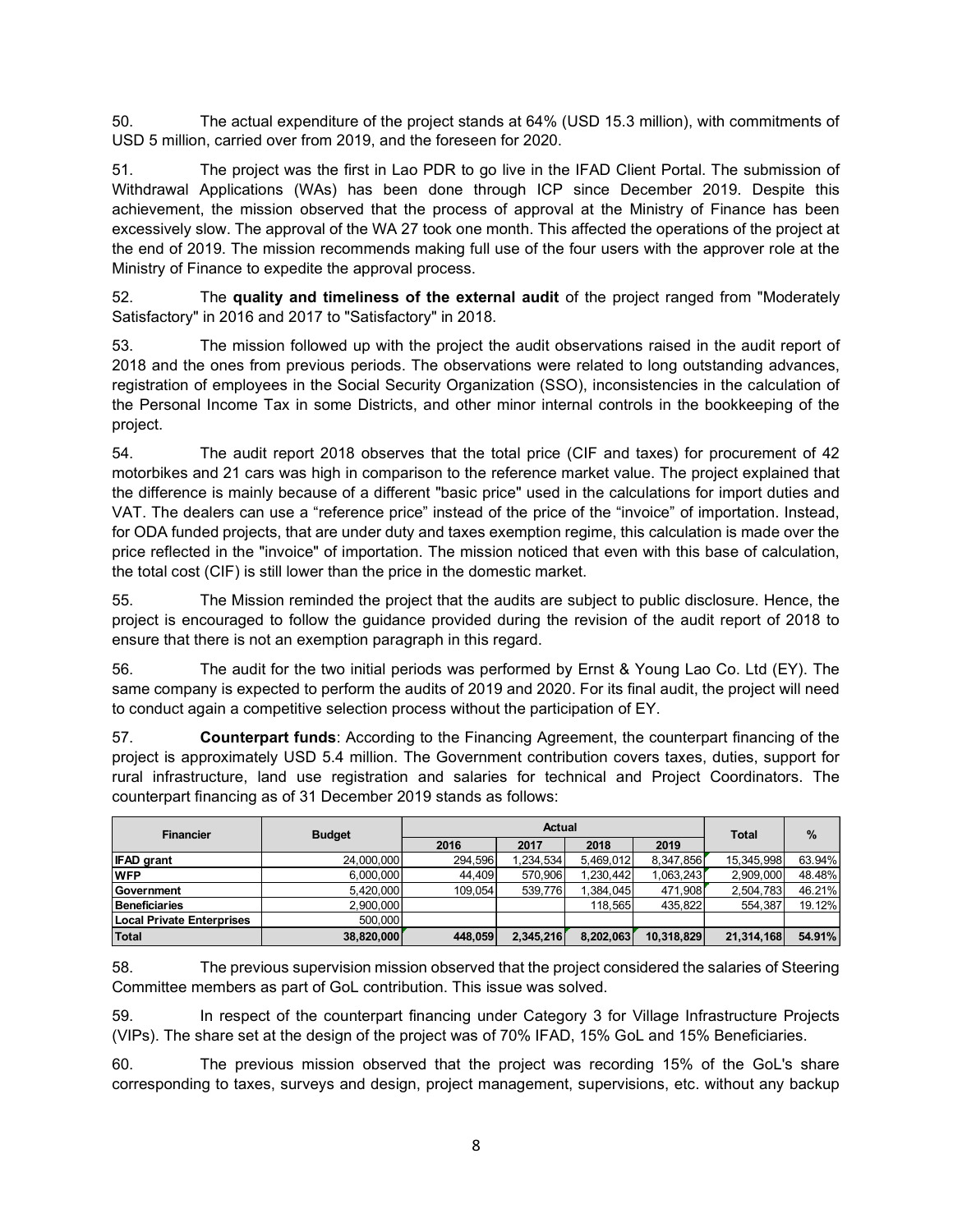information or tracking system, implying that the IFAD contribution was exceeding 70%. The project formally issued an instruction to help districts to prepare GoL contribution supporting documents.

61. The contribution of beneficiaries is provided in-kind and consists of labour and materials. Designs and estimated costs are prepared by Technical staff at DAFOs or the District Public Work and Transport Office (for irrigation, road) or the District Health Office (for water supply). The DAFOs and PAFOs set the costs through a Project Unit Cost Database which provides for an average rate for building materials and unskilled and skilled labour per district. The contributions of Local Enterprises for the PPCPs has not yet started. However, the ones in the pipeline amount approx. 508,494 USD. This figure is still an estimate and may vary depending on the negotiation of the proposals.

62. Procurement Plan. The procurement plan for 2019 was approved in December 2018 and revised twice with IFAD's no objection to reflect changes during implementation. A draft procurement plan for 2020 using IFAD's template was submitted late to IFAD for prior reviews on 05 Feb 2020. Late preparation and finalization of the procurement plan will have negative impact on implementation progress for planned activities. There are still a number of shortcomings in the draft procurement plan for 2020 such as inconsistencies with the AWPB and prior/post review requirements, missing information on time schedules, etc. that require modifications and/or corrections. Following revisions of the AWPB for 2020 in line with the MTR agreed actions, the draft procurement plan for 2020 need to be updated and submitted to IFAD for review and no objection.

63. Procurement process and procedures. Procurement activities were carried out in general in compliance with IFAD project procurement guidelines and national procurement regulations. However, there are significant delays in implementation of the 2019 AWPB/PP for a number of activities. By the end of 2019, four out of 12 district agriculture extension advisers and five out of 10 district M&E officers are not yet recruited by DAFOs; upgrading 10 out of 12 TSC facilities and construction of a TSC office building in Xam Tai district, planned in 2019, are not yet completed.

64. Village implementation teams (VIT) have very limited experience and lack of facilities (computer, printer, etc.) for undertaking procurement and contract management of VDF infrastructure works. Request for quotations, quotation evaluation reports and contract documents were prepared with intensive support from DAFO staff. VIT members participated in procurement evaluation committee.

65. Water supply and irrigation schemes are constructed by community through force account. Construction material for water supply and irrigation schemes were purchased through shopping. Construction firms are selected through shopping or local competitive bidding for construction of VDF roads. Random post reviews of procurement and contract documents at DAFOs and villages for VDF infrastructure subprojects show that procurement activities were carried out in compliance with IFAD project procurement guidelines and AFN manual for VDF infrastructure implementation.

66. **Contract administration and management.** Several goods contracts (vehicles, motorcycles, IT equipment, agricultural machines, etc.) were purchased by NPCO with tax and import duty exemptions. Current procedures for reviews and clearance of contract documents at concerned ministries are timeconsuming and cause delays in implementation of goods contracts. For instance, the contract for purchasing agricultural machines for TSCs with 60 days for contract implementation was signed on 09 September 2019. However, by the end of February 2019, purchased goods are still not delivered due to lengthy procedures for clearance of import duty exemptions.

67. Contract registers are prepared by NPCO procurement staff. However, the contract registers were not updated regularly with recently signed contracts.

68. According to IFAD policies on anticorruption, sexual harassment, sexual exploitation and abuse, all bidders and contractors/service providers/suppliers are required to sign self-certification forms as a part of bids and contract documents. This requirement was introduced at the IFAD procurement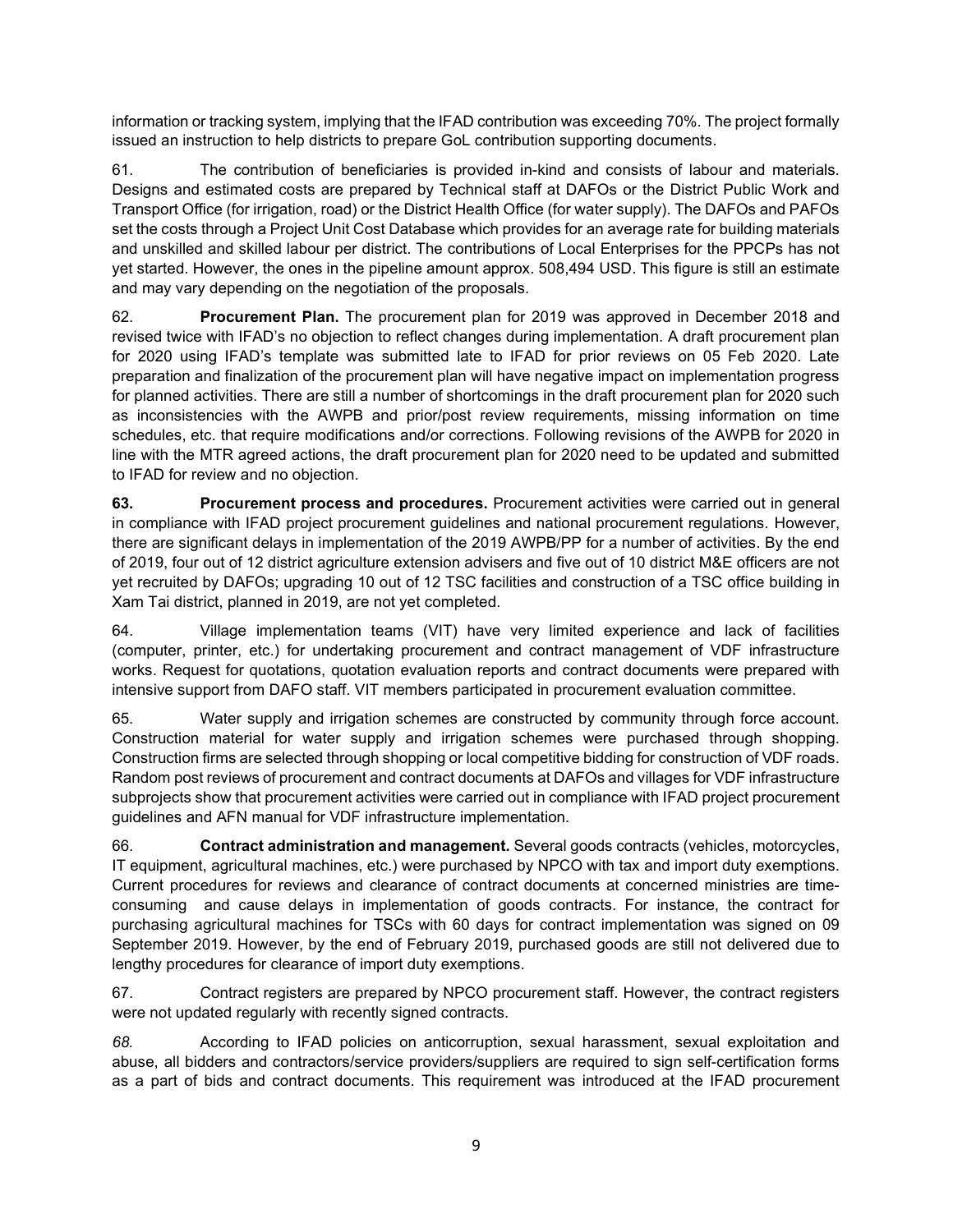training workshop in Beijing in December 2019 and AFN must be compliant for procurement activities and contracts from January 2020.

69. Procurement filing system. Procurement and contract documents are filed in separate files for each contract and accessible for the mission. However, space for storing procurement documents at NPCO is rather cramped for adding new files.

#### Agreed Actions

| <b>Actions</b><br><b>Component 1</b>                                                                                                                                                                                                                                                                                                  | <b>Responsibility</b> | <b>Deadline</b> | <b>Status</b> |
|---------------------------------------------------------------------------------------------------------------------------------------------------------------------------------------------------------------------------------------------------------------------------------------------------------------------------------------|-----------------------|-----------------|---------------|
|                                                                                                                                                                                                                                                                                                                                       |                       |                 |               |
| <b>Share ProMIS Indicator Set</b><br>The PROMIS indicator set should be shared with<br>IFAD and other development partners of MAF for<br>comment and early alignment with future project<br>design.                                                                                                                                   | MAF                   | 03/2020         | Agreed        |
| PROMIS to track outputs at village level.                                                                                                                                                                                                                                                                                             |                       |                 |               |
| <b>Prioritise Roll-Out of Selected PAR Models</b>                                                                                                                                                                                                                                                                                     |                       |                 |               |
| Select a limited number of PAR models of highest<br>value to APG farmers, develop visual learning<br>materials, print and distribute for use                                                                                                                                                                                          | NPCO/NAFRI            | 03/2020         | Agreed        |
| TSC to Focus on Direct Services to Farmers                                                                                                                                                                                                                                                                                            |                       |                 |               |
| No further demonstration activities or expansion of<br>fodder seed production on TSC sites. The current<br>set of 14 TSC should support the F2F extension<br>strategy through high-quality on-farm<br>demonstrations which will be learning opportunities<br>for DAFO as well as farmers.                                             | <b>TSC</b>            | Ongoing         | Agreed        |
| <b>Sustainable Supply of Forage Planting</b>                                                                                                                                                                                                                                                                                          |                       |                 |               |
| <b>Materials</b><br>Review sustainability of forage planting material<br>supply chain and propose actions to ensure supply<br>post-project                                                                                                                                                                                            | <b>NPCODTAEP</b>      | 06/2020         | Agreed        |
| <b>Finalise F2F Strategy</b>                                                                                                                                                                                                                                                                                                          |                       |                 |               |
| The farmer-to-farmer extension strategy should be<br>finalised and disseminated as a matter of urgency.<br>The strategy should cover both technical training<br>(production and post-harvest) and capacity<br>development for group administration, business<br>skills and market connections, and group<br>monitoring and evaluation | NPCO/DTEAP            | 03/2020         | Agreed        |
| <b>On-Farm Demonstrations</b>                                                                                                                                                                                                                                                                                                         |                       |                 |               |
| All APG and FNS farmers to have opportunity to<br>participate in (1) demonstration of garden crop<br>activity; (2) demonstration of livestock activity; and<br>(3) demonstration of cash crop activity.<br>Demonstrations to make use of PAR learning<br>materials where appropriate to needs.                                        | DAFO and TSC          | Ongoing         | Agreed        |
| <b>Strengthen APG Capacity</b>                                                                                                                                                                                                                                                                                                        |                       |                 |               |
| Provide facilitation and training to strengthen APG<br>capacity including group administration, business<br>skills and market connections, and group<br>monitoring and evaluation                                                                                                                                                     | <b>DAFO</b>           | Ongoing         | Agreed        |
| <b>Component 2</b>                                                                                                                                                                                                                                                                                                                    |                       |                 |               |
| <b>Improve coordination of District Nutrition</b><br><b>Committee</b>                                                                                                                                                                                                                                                                 |                       |                 |               |
| Provide coaching and facilitation support to build a<br>collaborative working culture of the DNC while<br>implementing their existing convergence plans,<br>supported by the district leadership                                                                                                                                      | NPCO/WFP              | Ongoing         | Agreed        |
| Develop capacity of District Nutrition<br><b>Committee</b>                                                                                                                                                                                                                                                                            | NPCO/WFP              | 06/2020         | Agreed        |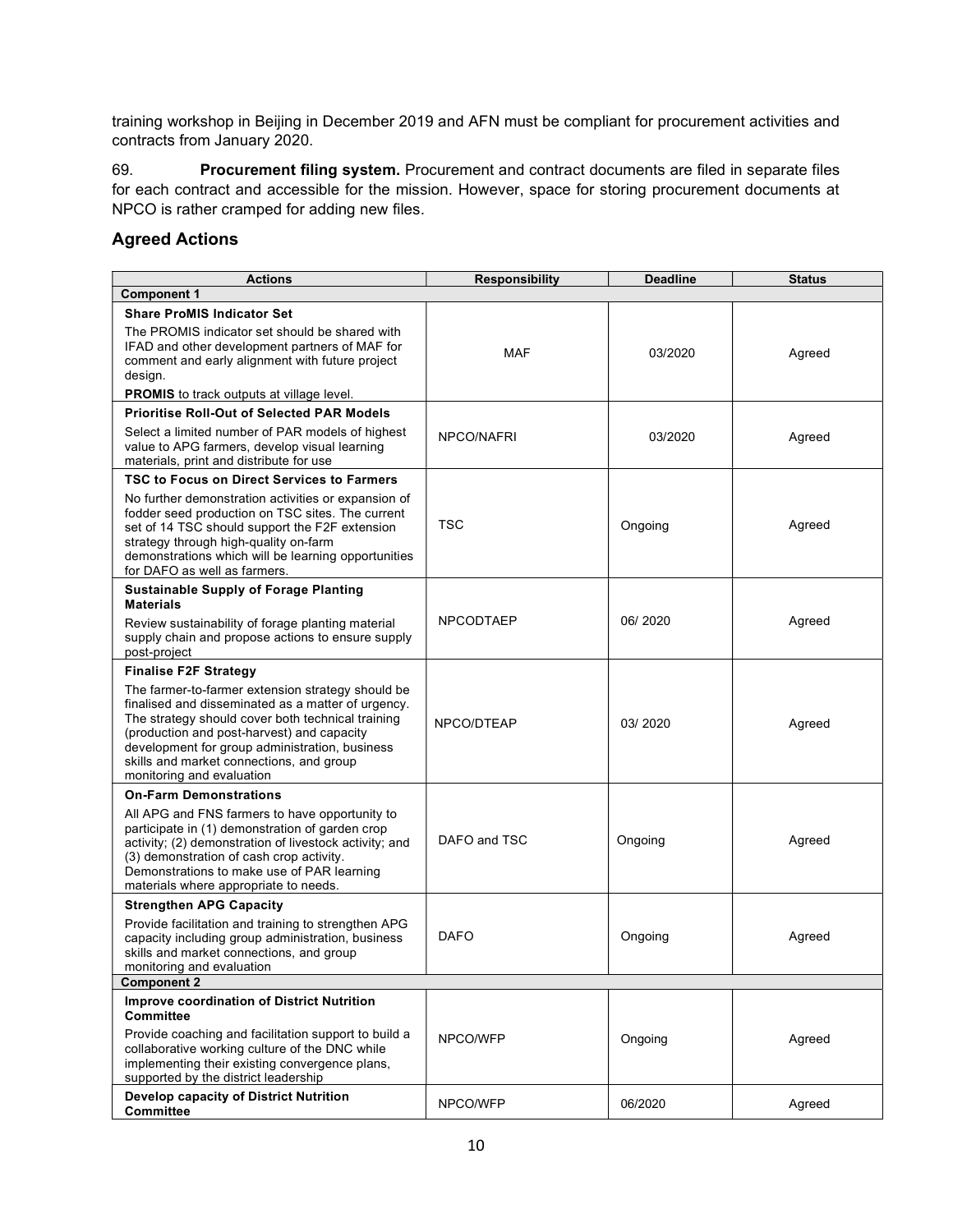| Develop the capacity of the DNC on functional<br>competencies such as leadership, advocacy,<br>partnerships, planning, coordination, basic nutrition<br>knowledge and awareness etc                                                                                                                                                                                                 |                  |         |        |  |
|-------------------------------------------------------------------------------------------------------------------------------------------------------------------------------------------------------------------------------------------------------------------------------------------------------------------------------------------------------------------------------------|------------------|---------|--------|--|
| <b>Annual Progress Monitoring Meeting</b>                                                                                                                                                                                                                                                                                                                                           |                  |         |        |  |
| Convene annual progress monitoring and<br>knowledge sharing and learning meetings between<br>the DNC and PNC. Farmers should also be invited<br>to share their experiences                                                                                                                                                                                                          | NPCO/WFP         | 12/2020 | Agreed |  |
| <b>Improved Nutrition Sensitive Village</b>                                                                                                                                                                                                                                                                                                                                         |                  |         |        |  |
| <b>Development Plans</b><br>Technical support to compile annual village<br>development plans for funded activities and<br>develop capacity of the chief and other local<br>committees to monitor and ensure coordination at<br>implementation                                                                                                                                       | NPCO/WFP         | 06/2020 | Agreed |  |
| <b>Broaden Participation in FNS</b>                                                                                                                                                                                                                                                                                                                                                 |                  |         |        |  |
| Open up the training to include all women of<br>reproductive age, adolescent girls and care givers<br>such as grandmothers and fathers. Also ensure<br>awareness raising reaches whole population of<br>village.                                                                                                                                                                    | NPCO/WFP         | Ongoing | Agreed |  |
| <b>Update IEC Materials</b>                                                                                                                                                                                                                                                                                                                                                         |                  |         |        |  |
| Update the IEC materials to ensure (i) relevance to<br>the wider audience (ii) building on the rich local<br>knowledge and cultural practices that promote<br>nutrition (iii) expand the scope based on learners<br>needs e.g. on post-harvest handling and food<br>processing                                                                                                      | NPCO/WFP         | 06/2020 | Agreed |  |
| <b>Focus on Locally Available Foods</b>                                                                                                                                                                                                                                                                                                                                             |                  |         |        |  |
| Prioritise diversity of production and locally<br>available foods that are adapted to the environment<br>in home garden activities for greater sustainability<br>and scalability                                                                                                                                                                                                    | NPCO/WFP         | Ongoing | Agreed |  |
| <b>Support Additional Garden Grants</b>                                                                                                                                                                                                                                                                                                                                             |                  |         |        |  |
| Component 2 funds will be used to support<br>additional Garden Grants to FNS participants to<br>enable them to replicate demonstrations of<br>nutrition-relevant production technologies, post-<br>harvest, food processing etc.                                                                                                                                                    | NPCO/WFP         | Ongoing | Agreed |  |
| <b>Component 3</b>                                                                                                                                                                                                                                                                                                                                                                  |                  |         |        |  |
| Broaden scope of home garden grant and link to<br>planning                                                                                                                                                                                                                                                                                                                          |                  |         |        |  |
| The scope of eligible activities under the home<br>garden grants should be expanded e.g. to include<br>post-harvest processing. Choice of activities should<br>be better linked to nutrition planning at District and<br>village level.                                                                                                                                             | NPCO, DAFO, WFP  | Ongoing | Agreed |  |
| Poverty focus and targeting of APGs                                                                                                                                                                                                                                                                                                                                                 |                  |         |        |  |
| Ensure poverty reduction and targeting through: (i)<br>assessing the quality of the existing APG investment<br>models, (ii) modifying or ceasing investing in models<br>that do not have sufficient poverty reduction impact<br>and/or do not reach-out vulnerable groups, (iii)<br>expanding successful models, and (iv) including new<br>on farm models that show high potential. | NPCO/PAFOs/DAFOs | Ongoing | Agreed |  |
| Quantity and quality of APG                                                                                                                                                                                                                                                                                                                                                         |                  |         |        |  |
| Reduce number of APG formed to 800, with all APG<br>to receive grants. Improve quality and performance<br>of APG through: (i) ensuring the group size of less<br>than 20 members, (ii) continuous/refresher training                                                                                                                                                                | NPCO/DAFOs       | Ongoing | Agreed |  |
| on group management, and use of fund; and (iii)                                                                                                                                                                                                                                                                                                                                     |                  |         |        |  |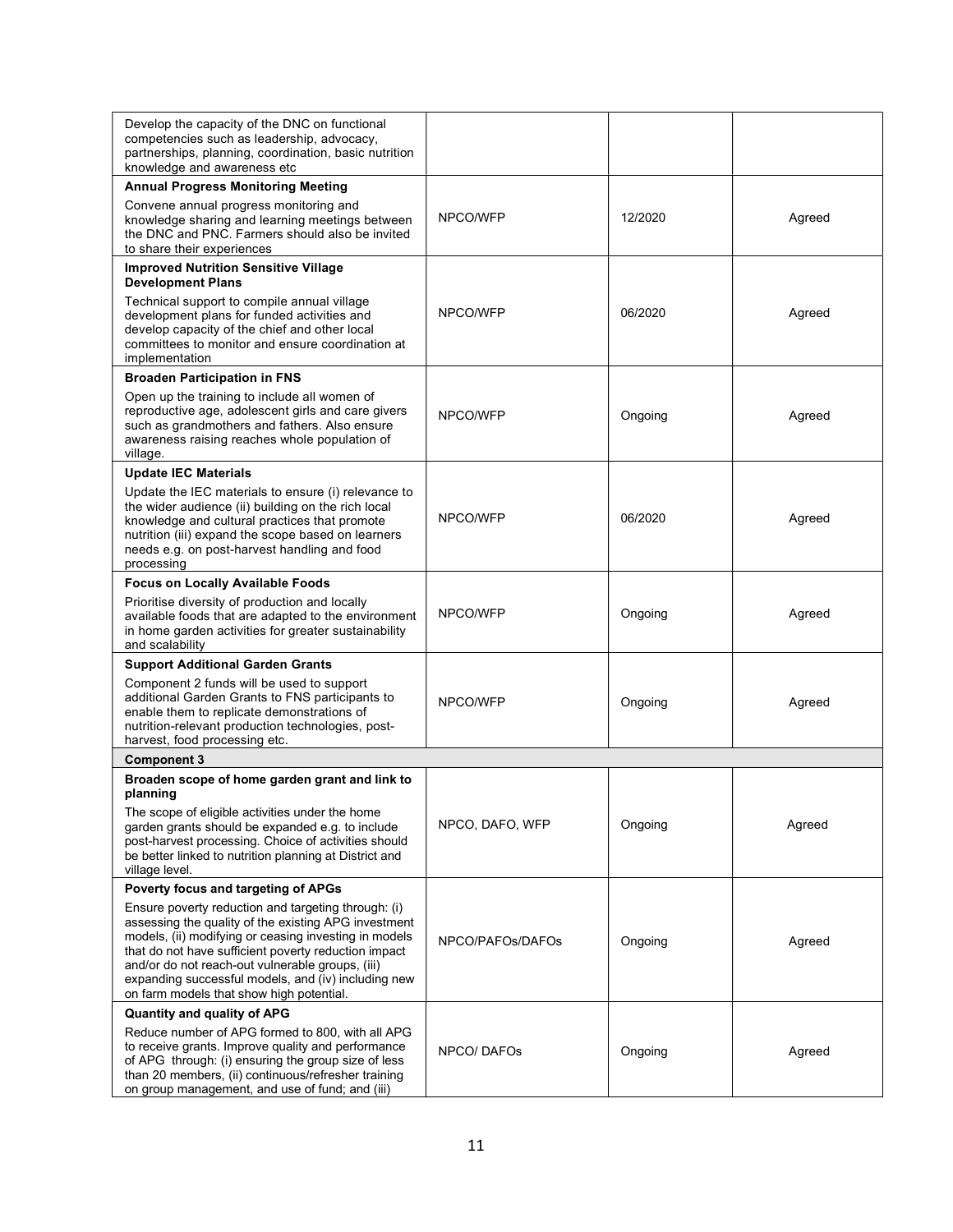| strengthening M&E to ensure vertical and horizontal                                                                                                                                                                                                                                 |                                |          |        |  |
|-------------------------------------------------------------------------------------------------------------------------------------------------------------------------------------------------------------------------------------------------------------------------------------|--------------------------------|----------|--------|--|
| flow of information as well as results and impacts.                                                                                                                                                                                                                                 |                                |          |        |  |
| <b>PPCP Acceleration</b>                                                                                                                                                                                                                                                            |                                |          |        |  |
| Accelerate PPCP implementation and disbursement<br>by:                                                                                                                                                                                                                              |                                |          |        |  |
| (i) Deliver intensive hands-on technical support to<br>enterprises/farms for full-fledged proposal<br>development, and financial and procurement<br>management of the co-investments;                                                                                               | <b>NPCO</b>                    | 12/2020  | Agreed |  |
| (ii) Translate the submitted PPCP proposals into<br>English and submit to IFAD for review;                                                                                                                                                                                          |                                |          |        |  |
| (iii) Transfer the payment to enterprises/farms if they<br>have fulfilled all their commitments as per proposal<br>and procurement plan;<br>No further PPCP to be initiated.                                                                                                        |                                |          |        |  |
| <b>Ensure Cost-Effectiveness of Infrastructure</b>                                                                                                                                                                                                                                  |                                |          |        |  |
| Appraise VDF infrastructure proposals for investment<br>approval to ensure effectiveness and efficiency of<br>investment (including cost per hectare and cost per<br>benefiting household for irrigation, cost per kilometer<br>for access road, cost per people for water supply). | DAFO/PAFO/NPCO                 | Ongoing  | Agreed |  |
| <b>Strengthen Quality of Infrastructure Construction</b>                                                                                                                                                                                                                            |                                |          |        |  |
| Supervise VDF infrastructure construction to ensure<br>construction quality in line with designs and technical<br>specifications.                                                                                                                                                   | DAFO/PAFO/Project<br>Engineers | Ongoing  | Agreed |  |
| <b>Compliance with Environmental Standards</b>                                                                                                                                                                                                                                      |                                |          |        |  |
| Ensure compliance with environmental standards,<br>particularly for road design and construction. Where<br>budget for road is insufficient for costs of<br>environmental compliance, sub-project should be<br>cancelled                                                             | DAFO/PAFO/Project<br>Engineers | Ongoing  | Agreed |  |
| <b>Cancel Agriculture Cooperatives activity</b>                                                                                                                                                                                                                                     |                                |          |        |  |
| With no progress on this activity up to MTR, the<br>activity should be formally dropped from the<br>project                                                                                                                                                                         | <b>NPCO</b>                    | 03/2020  | Agreed |  |
| <b>Targeting and Gender</b>                                                                                                                                                                                                                                                         |                                |          |        |  |
| <b>Targeting</b>                                                                                                                                                                                                                                                                    |                                |          |        |  |
| Upgrade the ToR of the Nutrition Specialist to a<br>Social Inclusion Focal Point who will take care all<br>core mainstreaming activities including targeting,<br>gender and nutrition.                                                                                              | <b>NPCO</b>                    | 03/2020  | Agreed |  |
| <b>Gender Training for APG</b>                                                                                                                                                                                                                                                      |                                |          |        |  |
| Incorporate a training on nutrition and gender<br>empowerment into the training of APG members                                                                                                                                                                                      | NPCO/WFP                       | NPCO/WFP | Agreed |  |
| <b>Project Management</b>                                                                                                                                                                                                                                                           |                                |          |        |  |
| <b>Strengthen Component 1 Performance</b>                                                                                                                                                                                                                                           |                                |          |        |  |
| Review AWPB 2020 allocation for Component 1 to<br>ensure it is achievable and fully aligned with project<br>logframe targets. Management to then focus on<br>ensuring full implementation in coordination with<br>Components 2 and 3.                                               | NPCO/NAFRI/DTEAC               | Ongoing  | Agreed |  |
| <b>Monitoring and Evaluation</b>                                                                                                                                                                                                                                                    |                                |          |        |  |
| <b>Project logframe</b>                                                                                                                                                                                                                                                             |                                |          |        |  |
| Translate the revised logframe into local language<br>and use it to steer the activity.                                                                                                                                                                                             | <b>NPCO</b>                    | 03/2020  | Agreed |  |
| <b>Revised Project logframe</b>                                                                                                                                                                                                                                                     |                                |          |        |  |
| Translate the revised logframe agreed with the<br>Mission into local language and use it to steer the<br>activity.                                                                                                                                                                  | <b>NPCO</b>                    | 03/2020  | Agreed |  |
| Update project logframe                                                                                                                                                                                                                                                             | NPCO, WFP                      | Ongoing  | Agreed |  |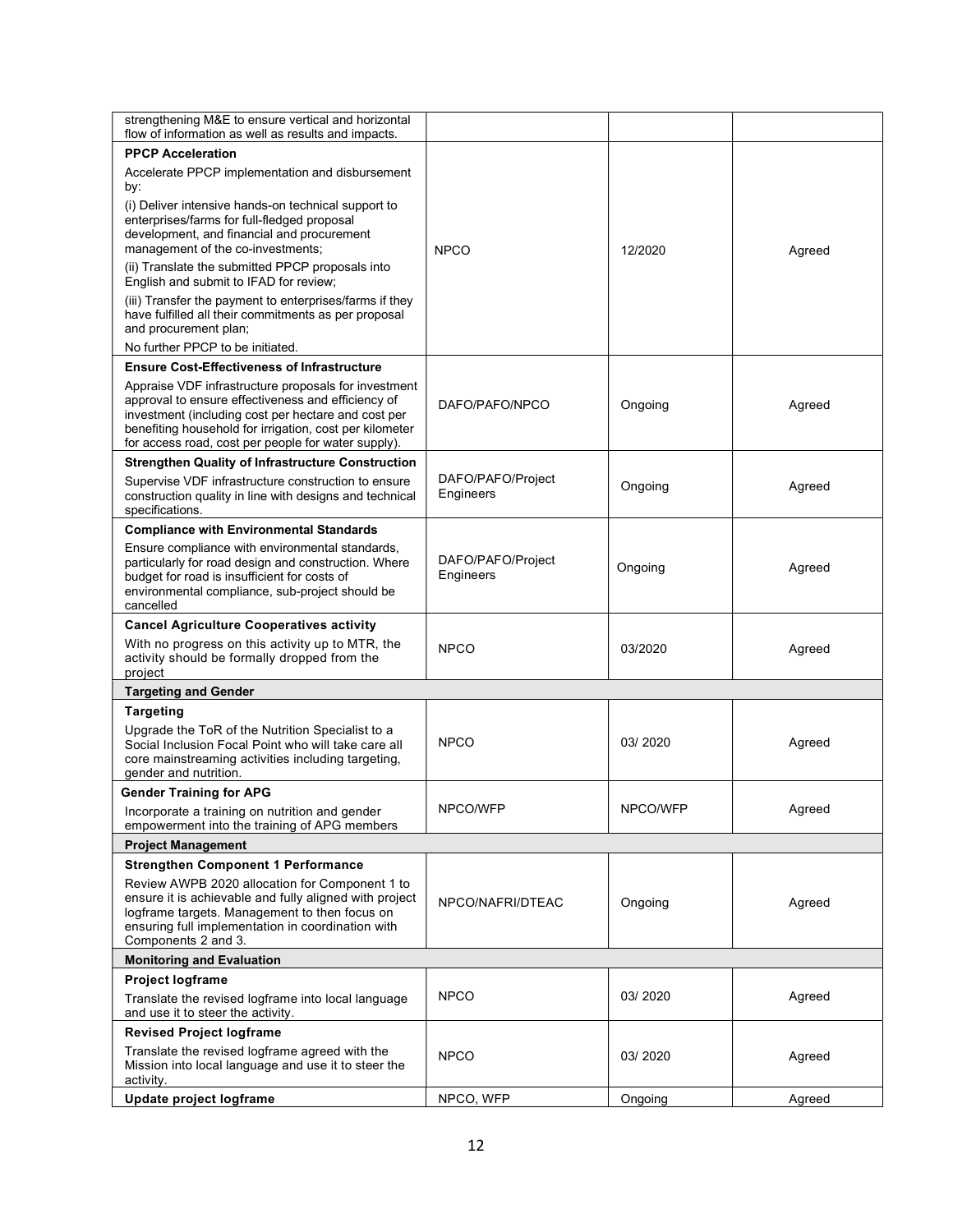| Collect all information to report against all indictors<br>in the revised project logframe.                                                                                           |                                                 |           |        |  |  |  |  |  |
|---------------------------------------------------------------------------------------------------------------------------------------------------------------------------------------|-------------------------------------------------|-----------|--------|--|--|--|--|--|
| <b>Track Youth Participation</b>                                                                                                                                                      |                                                 |           |        |  |  |  |  |  |
| In future monitoring activities the project should<br>track and record participation of youth in project<br>activities (GoL definition of youth to be applied).                       |                                                 |           |        |  |  |  |  |  |
| <b>HH Diary</b>                                                                                                                                                                       |                                                 |           |        |  |  |  |  |  |
| Introduce recording book at the HH level to track<br>the profitability after adoption of specific technology                                                                          | NPCO/DAFO/WFP                                   | 06/2020   | Agreed |  |  |  |  |  |
| <b>Sustainability and Exit Strategy</b>                                                                                                                                               |                                                 |           |        |  |  |  |  |  |
| <b>Sustainability of FNS</b>                                                                                                                                                          |                                                 |           |        |  |  |  |  |  |
| Address the sustainability of the FNS at the policy<br>level especially the National Nutrition Committee<br>and the Sector Working Group on Agriculture and<br>Rural Development.     | NPCO/WFP                                        | 06 / 2020 | Agreed |  |  |  |  |  |
| Revise Exit Strategy and Submit for NOL                                                                                                                                               |                                                 |           |        |  |  |  |  |  |
| Review the draft Exit Strategy in the light of the<br>Mission recommendations and with a focus on<br>ensuring sustainability of the FNS and APG.                                      | NPCO / WFP                                      | 06/2020   | Agreed |  |  |  |  |  |
| <b>Financial Management</b>                                                                                                                                                           |                                                 |           |        |  |  |  |  |  |
| <b>Description of Expenditures</b>                                                                                                                                                    | <b>NPCO</b>                                     | Ongoing   | Agreed |  |  |  |  |  |
| Follow the guidance provided for the description of<br>expenditures                                                                                                                   |                                                 |           |        |  |  |  |  |  |
| <b>Efficient Use of Operational Costs</b>                                                                                                                                             | <b>NPCO</b>                                     | 03/2020   | Agreed |  |  |  |  |  |
| Reduce excessive payments made for activities<br>such as planning meetings or ceremonies<br>(handovers, openings, etc.)                                                               |                                                 |           |        |  |  |  |  |  |
| <b>Withdrawal Applications</b>                                                                                                                                                        | Ministry of Finance                             | Ongoing   |        |  |  |  |  |  |
| Speed up the approval of WAs submitted by the<br>project in the IFAD Client portal                                                                                                    |                                                 |           | Agreed |  |  |  |  |  |
| <b>Procurement</b>                                                                                                                                                                    |                                                 |           |        |  |  |  |  |  |
| <b>Update Procurement Plan</b>                                                                                                                                                        |                                                 |           |        |  |  |  |  |  |
| Update and submit the procurement plan for 2020<br>(using IFAD's template) in consistence with<br>revisions of the AWPB after the MTR for IFAD<br>review and no objection.            | <b>NPCO</b>                                     | 03/2020   | Agreed |  |  |  |  |  |
| Self-Certification with IFAD Policy Compliance                                                                                                                                        |                                                 |           |        |  |  |  |  |  |
| Sign self-certification forms as a part of bids and<br>contract documents in compliance with IFAD<br>policies on anticorruption, sexual harassment,<br>sexual exploitation and abuse. | Bidders; Consultants/<br>Suppliers/ Contractors | Ongoing   | Agreed |  |  |  |  |  |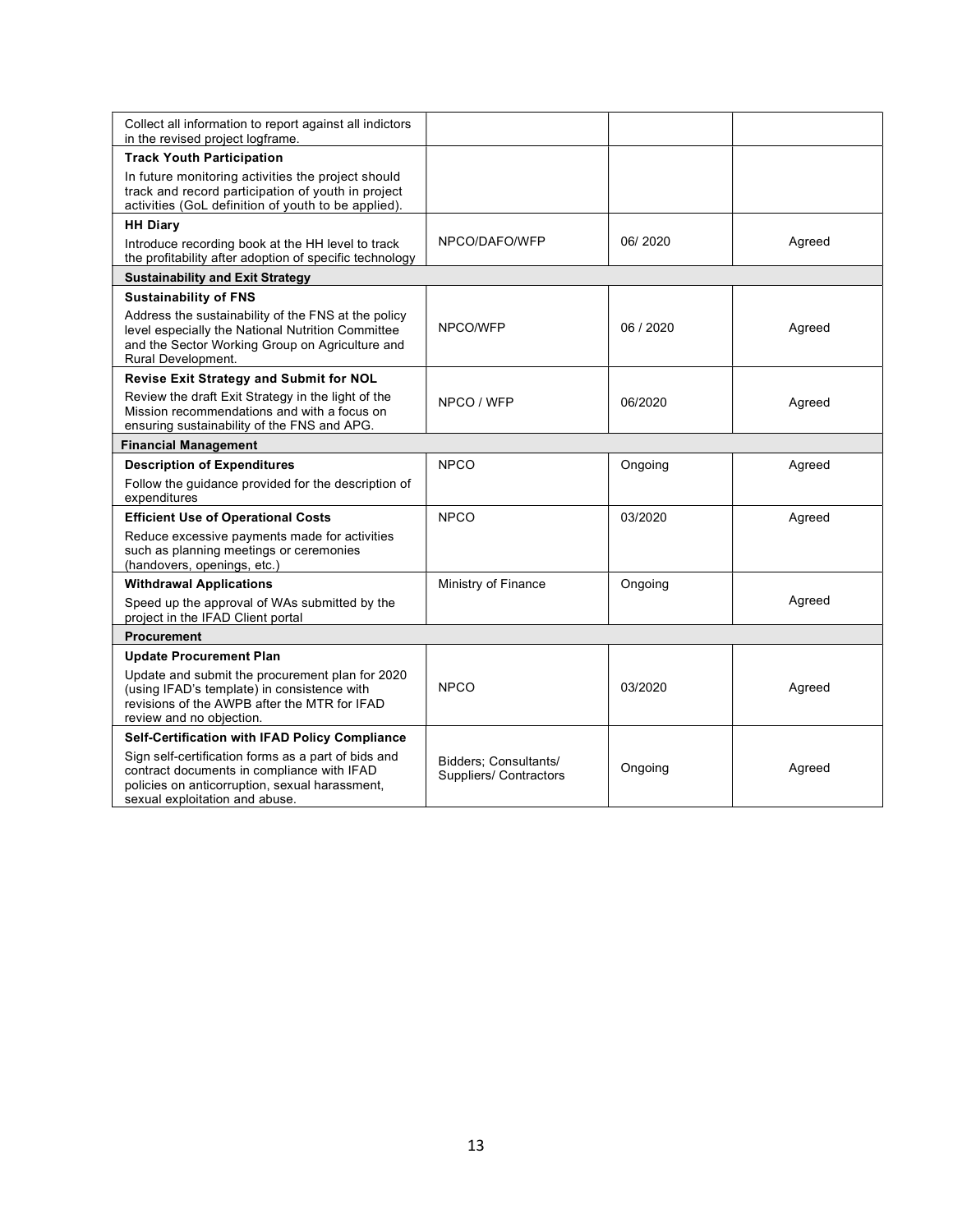#### Technical Annex: Project Implementation Progress By Component

Component 1: Strengthened Public Services.

1. Execution of Component 1 has consistently fallen short of AWPB targets. Despite significant progress in some activities, impacts of the component have not yet reached a significant scale in the target villages.

2. The defined output of the component is "Build government staff capacities and procedures and technical packages to support and converge community implementation of selected National Nutrition Strategy interventions" through (1) establishing a tiered Project planning, supervision, monitoring, knowledge management and learning system within MAF; and (2) building service provider (DTAEP, TSCs and NAFRI) capacities to develop and deliver sustainable climate-adapted and nutrition-sensitive agriculture and natural resource management technologies and training programmes and monitor their impact.

3. There is limited evidence of systematic achievement under Activity 1 although an MIS system for MAF (ProMIS) is under development and expected to be ready for implementation in 2020.

4. Activity 2 is fact consists of four inter-related sub-activities for building extension capacity and delivering services to farmers: (1) development of the PAR technology packages; (2) development of forage production in target villages; (3) capacity development of TSC, with an initial target of 30 TSC with sustainable business plans and outcome-based contracts to deliver services to target farmers; and (4) farmer-to-farmer learning based on lead farmers, farmer field schools and an integrated range of capacity building measures for farmers and farmer groups.

5. Twenty-nine (29) technology guidelines for farmer training have been developed by NAFRI and DTEAP based on the PAR. Final printed manuals have not yet been distributed and additional visual materials (posters and leaflets) have not been prepared, but training of APG groups has been consistent with these "PAR models". Some village-level demonstrations plots have been established and farmer field schools conducted, but these activities have reached only a minority of target villages.

6. Fourteen TSC have been supported, mainly with construction or repair of buildings, training of TSC based staff and establishment of different demonstration models at the TSC. Equipment (motorcycles and hand tractors) for TSC are in procurement. A number of "outcome based contracts" have been prepared and at least one has been signed with an APG group, but these contracts do not appear to create any meaningful accountability of the TSC as service providers to the farmers or to offer a route to financial sustainability of the TSC; the one examined by the mission was in the format of a development project agreement rather than a contract and it seems unlikely that the APG members would understand its meaning or purpose. TSC have very limited staff capacity and seem to focus primarily on input supplies (seedlings, fingerlings etc) and on-site demonstrations, with outreach limited to immediately neighbouring villages. Consequently, it is hard to discern any benefit to the project target group from the TSC investments so far.

7. Progress has been made on the forage sub-activity with 34 tonnes of forage seed and rootstock planting material produced and distributed to farmers. Cattle production is of minor importance in the field visit Districts but the mission observed some evidence of success including farmers requesting support to further expand an established forage plot. Seed production has been established on 209ha in 41 villages with 67 households participating as seed producers, as well as on TSC sites. However, it seems unlikely that the project will succeed in establishing a sustainable supply chain for forage seed and planting material.

8. In the context of the target villages, farmer-to-farmer extension appears the most promising strategy but remains the least developed, with the strategy document still in draft form. Some progress has been made in identifying and training lead farmers (349, 55 women) and 84 Farmer Field Schools have been conducted with 816 participants. Unfortunately, these activities have not yet been implemented in the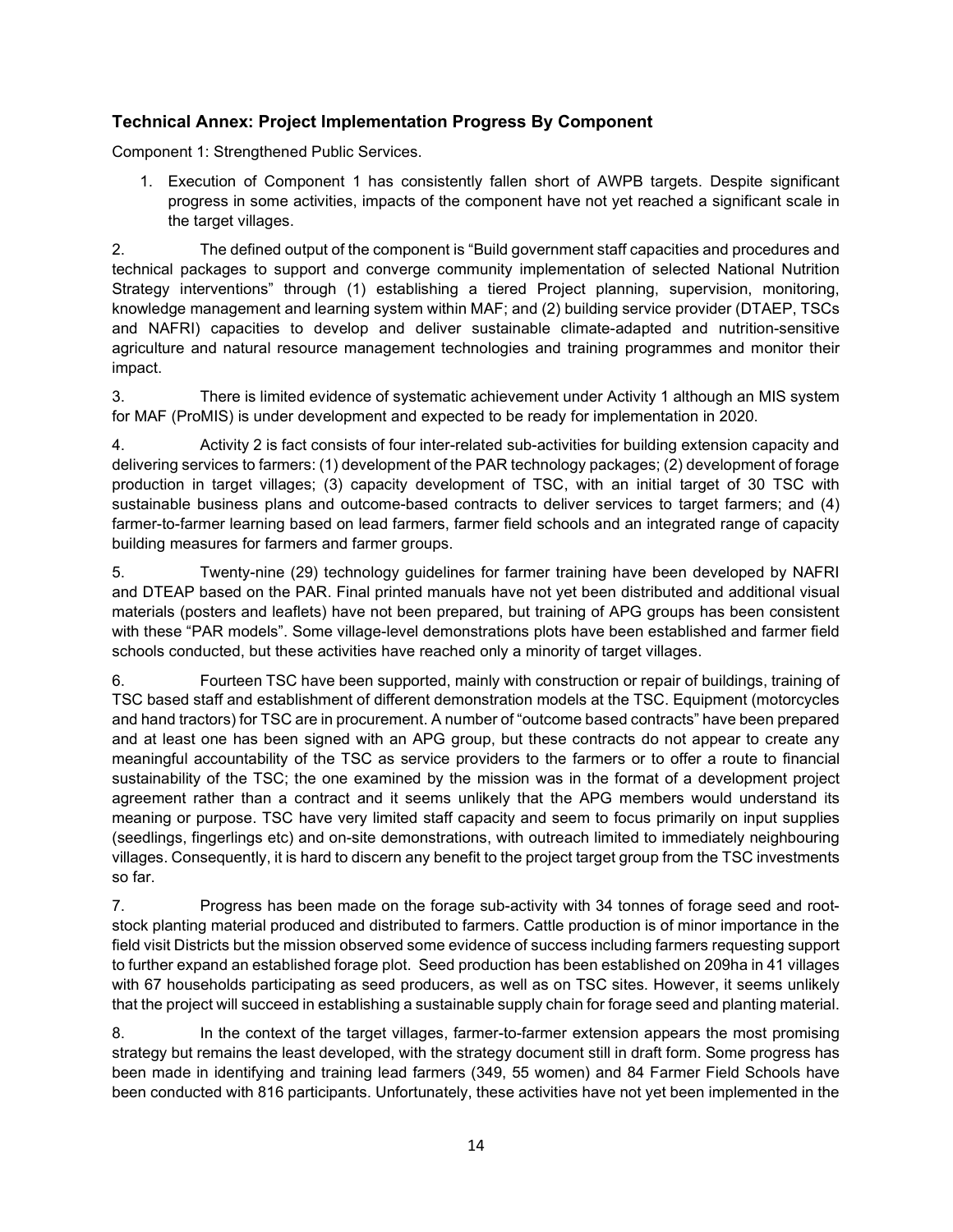villages visited by the mission. A comprehensive farmer-to-farmer strategy requires capacity development of farmer and group management skills, marketing etc as well as technical training. Very little of this has been done so far. APG grant disbursement has proceeded ahead of effective extension training, when the sequence should have been training then grant.

9. In the remaining period the project should focus on bringing the PAR models to farmers. The Farmer-to-farmer strategy should be finalised as a matter of urgency. The project should aim to provide all project-supported farmers with on-farm demonstrations of at least one home-consumption / garden crop, one small livestock technology and one cash crop, appropriate to local needs and farmer interests. Depending on resources and logistical feasibility, this may require locating demonstrations where farmers from a group of neighbouring villages can participate. If money can be re-allocated, poor farmers should receive grants to replicate the demonstration activities. So far as is possible with the resources available, the project should endeavour to strengthen the management capacity of farmer groups, within available resources.

10. Component 2: Community-driven agriculture-based nutrition interventions

11. District level multi-sectoral convergence planning: The district level multi-sectoral convergence planning was aimed to facilitate planning for "nutrition investments" and service delivery between various sectors and to monitor progress of implementation. This activity was also intended to enhance farmer to farmer knowledge exchange. The district convergence planning has not taken off in the 12 districts despite various activities conducted in 2017-2019. The mission team observed geographical convergence of nutrition interventions in most of the villages visited especially between the AFN and HGNP activities, where the village health workers and FNS facilitators worked very closely in the implementation of the nutrition specific and nutrition sensitive interventions. Support is needed from all the sectors at the district level to strengthen these emerging good practices of collaboration.

12. The main issues affecting the convergence according to the district team are related to the committees leadership, level of focal point awareness of their role in nutrition and how this links with their sectoral priorities, especially for non-health sectors, absence of common nutrition targets for the districts, limited knowledge attitudes and skills of working collaboratively. The mission team deems this activity as critical to ensure the convergence of nutrition priorities at the village level, this was also the foundation on which the AFN was designed and which aligns with the national priorities. The mission team proposes the to strengthen capacities in all 12 districts.

13. Village development planning: This activity was aimed to build the capacity of village stakeholders to lead the development process in their communities. Village Investment Plans (VIP) have been prepared in all 400 villages with the participation of 27,457 households. The VIP focus on infrastructure development. Through partnership with the MAF and MONRE, Land Use Planning (LUP) was piloted in 10 villages of Houaphan province for 465 HHs. While this activity is way below the target of 10,000 households, some villages have received LUP support from other projects and GOL so these plans may already be available in AFN villages. The scope of this activity was envisaged as including issue of formal land title, however, this activity is very time-consuming and it cannot be completed at any significant scale with the time and resources available to the project. The Mission noted that other agencies including GIZ are active in supporting LUP in the project area, while a land titling project with World Bank financing is said to be in preparation.

14. In principle, each village should have a five year socio-economic development plan known as the Village Development Plan (VDP). The project intention was primarily to mainstream nutrition concerns into these plans. However, the status of the VDP is unclear, with some village chiefs seemingly unaware of the existence of these plans. The village chiefs do present annual plans and remember the planning process and support from the different sectors. Early in implementation, the project changed focus to preparation of more limited "Village Infrastructure Plans" (VIP) which are prepared through a nutritionsensitive needs analysis and should result in identification of infrastructure projects supporting improved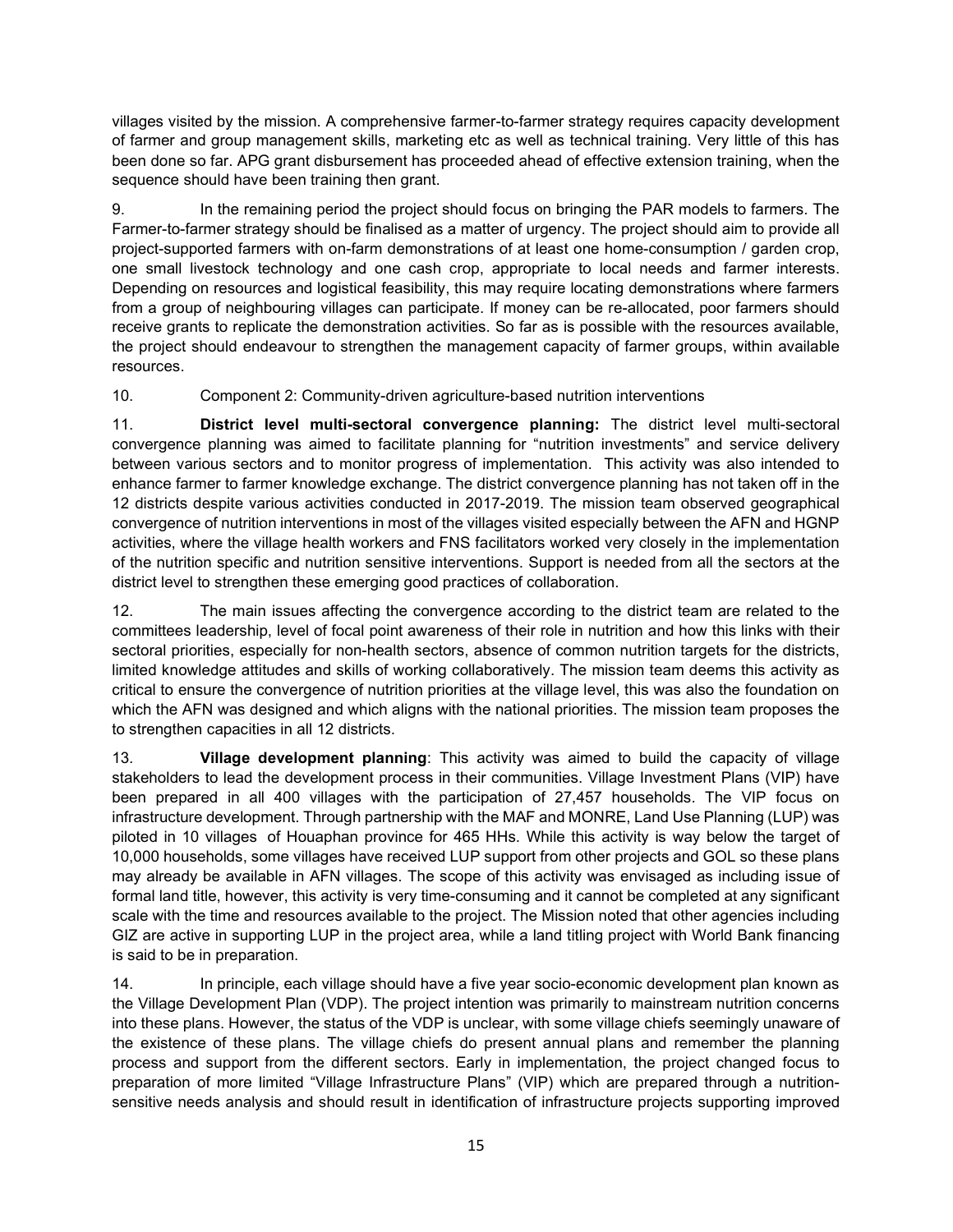nutrition. While progress has been made in the development of the VIP, more needs to be done to achieve a nutrition sensitive planning capacity at the village level.

15. The view of the mission is that, since the project intended to support nutrition sensitive planning, the scope of the plan should have gone beyond infrastructure to include other AFN activities such as the FNS, APG and where possible partner activities such as those of HGNP to start building a culture of integrated planning with nutrition outcomes. The mission observes that even though a nutrition awareness training was conducted prior to developing the VIPs, the choice of infrastructure was not always inspired by nutrition outcomes.

16. The capacity of local stakeholders (e.g. the village chiefs) to support planning was not visible. The mission recommends that the capacity of the village chief and other local committees is strengthened to support them to compile annual integrated plans that incorporate all funded activities for better coordination and convergence of nutrition interventions. A starting point can be to plan for all the AFN funded activities in the village (FNS, APG, infrastructure etc). Other stakeholders can be encouraged to include their activities in these plans.

17. **Farmer nutrition schools:** FNS is a social behavioural change communication (SBCC) platform supported by WFP under the AFN. The World Bank financed Health Governance and nutrition development projects (HGNDP) also supports health services for the same FNS beneficiaries. The FNS aimed to improve food availability throughout the seasons and dietary diversity through local agrobiodiversity, targeting mainly women of reproductive age. This activity has recorded some key achievements- (i) 1,213 village facilitators have received training of trainers (TOT) and they have conducted trainings in all 400 villages (ii) 20,133 participants, 18,025 are women (out of these 10,895 constitute pregnant women and mothers of children under two years). (iv) Village nutrition centres (VNC) have been constructed/upgraded in 305 villages.

18. In the villages visited by the mission, there was close collaboration between the AFN and HGNDP funded interventions on the FNS activities- training of the four modules, SBCC, cooking demonstrations and growth monitoring. Most centres also demonstrated good collaboration between the community health workers and the village nutrition facilitators. Main nutrition related behaviours changed were - increased meal frequency and reduced workload for pregnant women, improved child feeding practices (frequency and diversity), diversified food consumption for households and women, and improved WASH practices. The mission made the following observations:

19. The target group for FNS was mainly limited to the pregnant women and mothers of under twos and as an incentive to receive a garden grant. As a result, as witnessed during the field visits, the number of participants in the school were dwindling within the third cycle (0-4), thereby risking the sustainability of the FNS training activities. Some of the villages have opened the training beyond the target group of 1000 days and these practices, planned post MTR need to be scaled up in other villages to effectively address food taboos and cultural practices that negatively affect nutrition status. The new outreach should include women 15-49 years, adolescent girls who are prone to early marriages and early pregnancies and other care givers – grandmothers and men. The new training subjects, such as locally appropriate weaning foods, messaging on junk food should be de-linked from the grants. WFP has already planned improvements to future rounds of FNS consistent with these reccomendations.

20. The project has developed a lot of Information. Education and Communication materials were found in all the VNCs visited. However, the materials were standardised and not adapted to the local food culture of the various ethnic groups, while building on existing knowledge. The four modules of the training mainly covered basic nutrition concepts, nutrition related health problems, household nutrition planning and planting & animal raising for improved nutrition, and had very little on post-harvest preservation or food processing techniques

21. **Sustainability of the FNS:** While the demand of the FNS and garden grants is increasing, the main challenge remains how to sustain the social behaviour change communication and investments to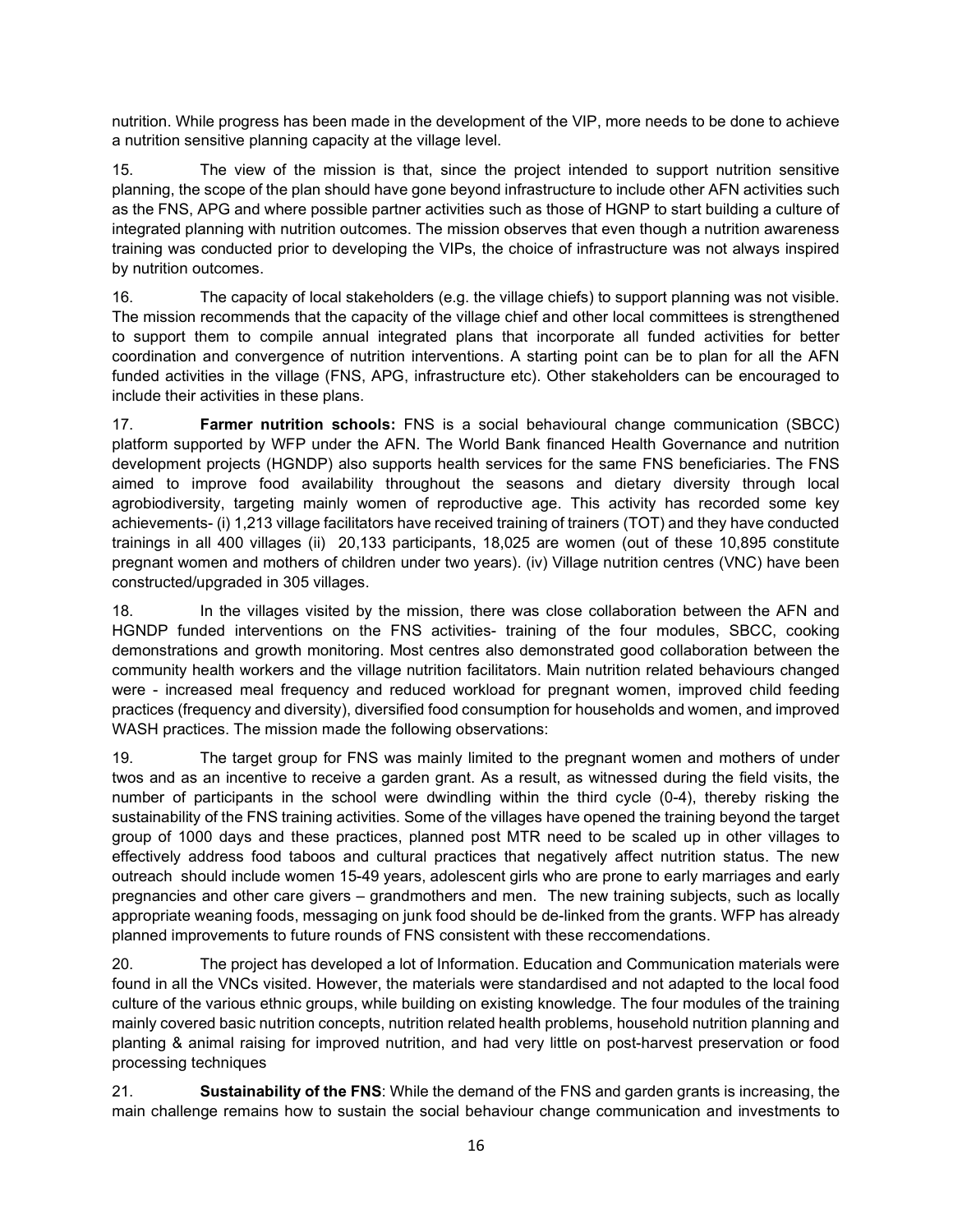ensure availability and access to nutritious foods especially by the most vulnerable target groups – pregnant women and children under two years old. The project should, therefore, start exploring strategies to ensure continuity by leveraging support from additional Development Partners for new investments in the AFN target Districts.

22. Household availability and utilisation of nutritious food: The purpose of this activity was to facilitate an FNS-led women led opportunities to increase availability of diversified production of plant based and animal based foods for household consumption. Out of the 18,025 women trained in the FNS, 11,911 have applied for grants to invest in home gardens, and 6,843 have received the grants. At about 57%, the pace of disbursing the grants has been slow but improved significantly in 2019.

23. For the women who received the grants, they have invested mainly vegetables, fruits, poultry and fish, many of them with integrated gardens. The primary purpose of the investment is home consumption, followed by selling. Through a practice of social exchange, and buying from each other, farmers have been able to access the diversified types of foods beyond their own production. Most farmers already had home gardens and the grant was used to expand/diversify production and also establish home gardens near the homesteads. The women were visibly empowered and many of them especially those who had invested in poultry have multiplied their produce and diversified to other animal species and home gardens as well. As the production increases it will be important to source external markets since local market may not be adequate. The women farmers have developed expertise in the various enterprises (poultry, fish keeping etc) and are sharing advice with other women. Some of the home garden recipients have joined the APG groups to benefit from trainings, market linkages and purchase of inputs.

24. Apart from women (1000 days) benefiting from garden grants, the APG investments should also translate to nutrition benefits. To translate these investments into nutritional benefits then the APG members should receive a training package on nutrition as a basic requirement. Many of those interviewed mentioned that they were using the profits for own consumption, although it is evident that the primary focus is sale especially for those who have to repay the grants.

25. The mission observed that the to a large extent APGs were male dominated a fact that compromised women's agency. Gender balance in APG membership (target 50%) is calculated taking into account husband and wife in each household, regardless that it appears to be primarily the men who are active in APG. The mission recommends the integration of gender awareness and empowerment training in the basic training for APGs.

## Component 3: Sustainable and inclusive market-driven partnerships

26. Sub-Component 3.1: Strategic Investment Plans: AFN target is to conduct 2-3 commodity specific SIPs in each project district, in support of VDF, Farmer Group and PPCP investments. The purpose of these is to prepare for an informed framework for commercial and climate change adapted agricultural investments of the AFN. Progress so far includes: (i) FAO prepared a work-plan based on which it was contracted to describe 12 different value chains (1 per target district) and prepare 12 strategic investment plans; (ii) The research team comprising of FAO consultant and NAFRI staff conducted field surveys in 2017 and 2018; and (iii) 12 SIPs were finalised in 2019 covering priority commodities, namely, chicken, cattle, pig, cardamom (Pak Song, and Quangtung), fish (three types of Tilapia), and tea (Maocha, and green tea).

27. The purpose of SIP is clear; however the application of SIP at district level was ambiguous. The SIP concept was confusing for the district stakeholders regarding its end users and required steps for implementation. If existing 12 SIPs are going to be implemented, significant efforts are required including (i) simplification of SIP steps to be more practical for use of district stakeholders; (ii) engagement of relevant private actors SIP implementation process; and (iii) practical train of district stakeholders including DAFO, and other planning units in value chain, market analysis, and contract farming.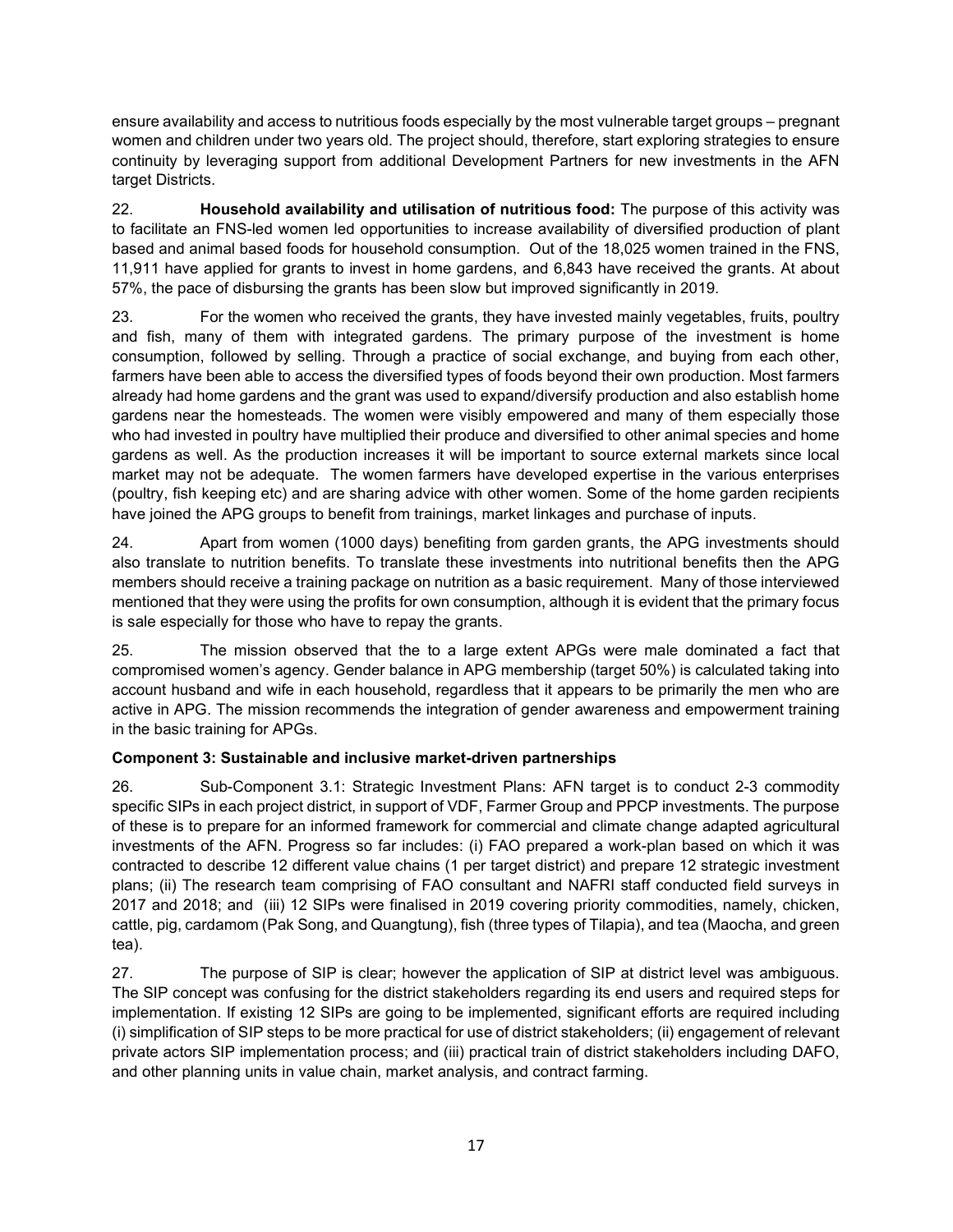28. The MTR mission views that the remaining time may not be sufficient for rolling out of the SIPs. Various agribusinesses have been already identified and selected for PPCP implementation. The PPCP process, which was supposed to be resulted from SIP, shows that interested entrepreneurs do not generally follow the SIP recommendations. To this extent, the mission recommends the project to cease SIP process, finalize and document the work done.

29. **Subcomponent 3.2 Village Agriculture Infrastructure (VDF Infrastructure):** Under this subcomponent, the project co-finance investments for profitable and nutrient-sensitive agriculture infrastructures identified through participatory village development planning process. By February 2020, total 439 VDF infrastructure subprojects of total LAK 96.4 billion (USD 11.6 million, including 70% GAFSP financing, 15% government financing and 15% community contribution) were being implemented. In all, 370 schemes are completed and 69 schemes under construction. Twenty-five schemes are under planning and proposal preparations for implementation in 2020. VDF infrastructure subprojects include 177 access road (373km), 5 suspension bridges, 67 irrigation schemes (for 281 hectares), 106 water supply schemes (for 7,036 households), 18 fish ponds, 55 livestock habitat fencing, 2 community markets, 3 paddy field reclamations, 3 warehouses, 2 erosion control structures and 1 cardamom drying facility. Average amount of GAFSP grant per VDF subproject is US\$ 19,000. After VDF infrastructure subprojects are put in use, benefiting households were expanding production areas and investing more for productions of cardamom, galangal, livestock, paddy rice, vegetables, etc.

30. VDF infrastructure schemes are identified and prioritized through participatory village development planning process (VDP). Villagers contribute labour and local-collected construction materials. Small water supply and irrigation schemes are constructed by community through force account. Access roads with requirement of construction equipment (excavators, bulldozer, etc.) are often constructed by construction firms. Village implementation teams (VIT) are established for implementation of VDF infrastructure schemes. Village bank accounts are opened for receiving VDF infrastructure grants. Contracts are signed between VIT and material suppliers/contractors. However, VITs have very limited experience and lack of facilities (computer, printer, etc.) for VDF investment management. VDF infrastructure proposals, procurement and contract management of VDF infrastructure works were undertaken with extensive supports from DAFO staff.

31. Operation and maintenance committee were established for operation and maintenance of each VDF infrastructure schemes. Trainings on O&M were organized by DAFO for user groups. O&M fees and regulations were discussed and agreed among members of users groups. Maintenance works for irrigation canals, access roads and water supplies schemes were being done and O&M fees were collected at the sites visited by the mission.

32. Newly-constructed dirt roads to cultivation areas were designed with very low technical standards due to limited resources for investment (GAFSP grant of US\$ 5,000 – 15,000 per km). The roads are mainly soil cut by excavators without surfacing layers, and with culverts constructed for drainage. Site visits by the mission show that, erosions and minor landslides, gullies happened for some access roads that is a challenge for maintenance by user groups. Beside improvement of design measures to prevent erosions and landslides, technical supervisions by DAFO/PAFO and project engineers need to be strengthened to ensure construction quality in line with designs and technical specifications.

33. Some VDF irrigation schemes serve small paddy land areas and benefit very limited numbers of households with significant high investment cost per household. For instance, the total investment cost of the irrigation scheme in Huoy Vang Kao Village, Mai District is LAK 180,332,134 for about 3.25 hectare of paddy land with 3 direct benefiting households. To ensure effectiveness and efficiency of investment, appraisals of VDF infrastructure proposals for investment approval must include parameters on cost per hectare and cost per benefiting household for irrigation, cost per kilometer for access road, cost per people for water supply.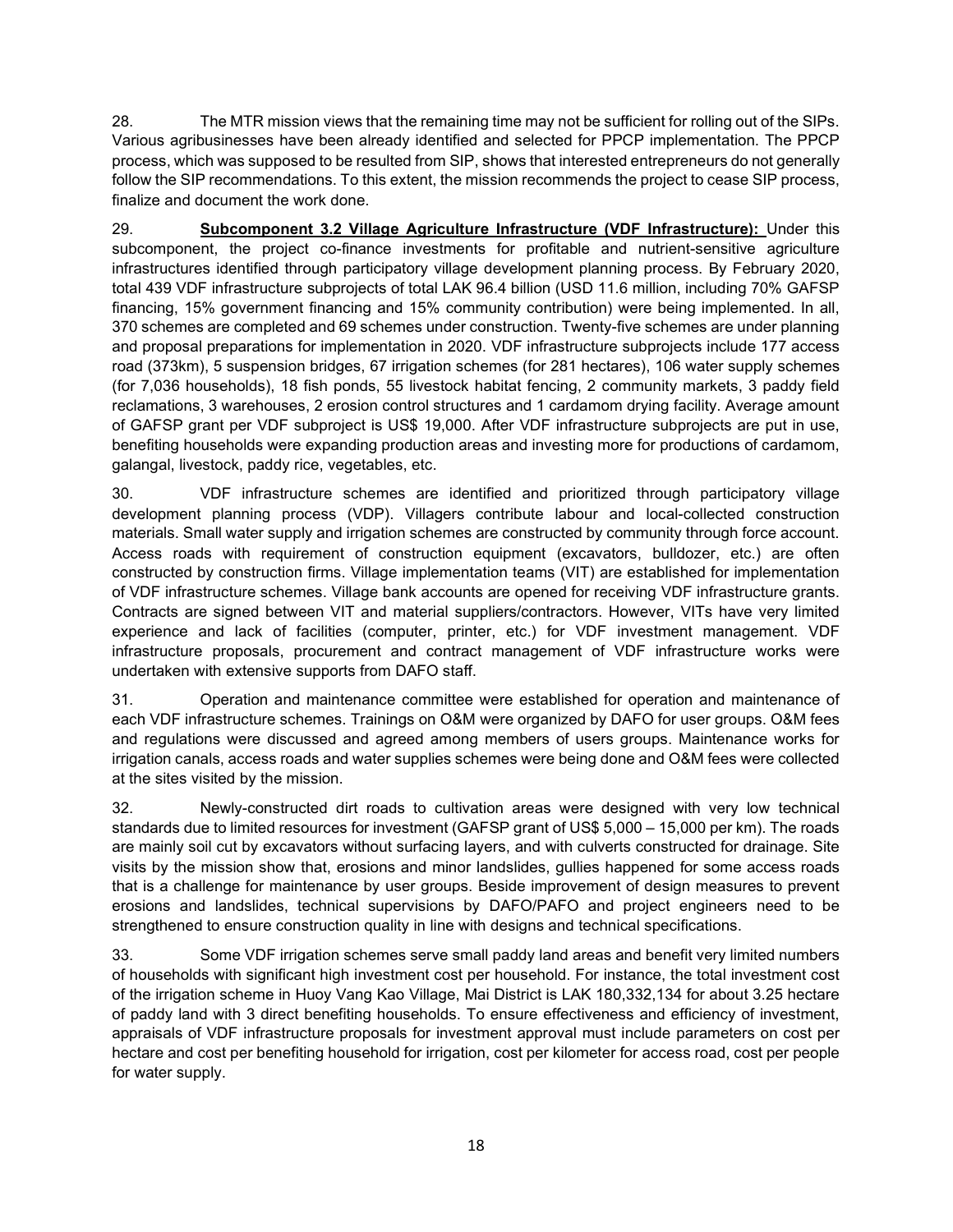34. Sub-component 3.3: Farmer organization investments: Two grant instruments are to be established for nutrition-sensitive agriculture investments including Garden Grants and Farmer Group Grants. Both are to be implemented through direct financing of farmers' developed plans. For effective implementation of these, results from other activities are required including PAR (sub-comp 1.2), farmer to farmer (F2F) and entrepreneur to farmer (E2F) extension, FNS (sub-comp 2.3), and Garden/Farmer Group Planning (sub-comp 2.4). Advanced APGs with commercial products having potential/existing market connections (e.g. cardamom, galangal, Job's tear) will be promoted to connect with PPCP (sub-comp 3.4) through contract farming (sub-comp 1.3).

35. **Garden matching grant implementation:** This nutrition sensitive grant is especially designed for individual pregnant women and women with children under two years old. Required conditions for accessing the grant including completion of at least 3 modules in the FNS. Grant amount is LAK 1,000,000 (US\$ 120) per woman for the development of their home-gardens or small poultry raising activities. The project targets to reach 15,000 women with equivalent budget of US\$1.8 million. To date a total of 11,191 garden grants have been requested by 11,191 women. Out of these 6,843 women (52%) have received the grants and started implementation of their activities.

36. The MTR mission views that the achievements of garden grant is significant thanks to systematic approach from information dissemination through FNS training to grant application and implementation. There is still lack of coordination between components, especially between component 2 and 3 in view operationalizing nutrition sensitive planning results. At present, there is still absent of convergent nutrition sensitive planning results at district and village level (component 2) that should be important inputs for subsequent garden grant. As results, current grant investments are based on PAR models.

37. Agriculture Production Group (APG) matching grant implementation: The APG fund supports a competitive farmer grant programme, facilitating co-investments in nutrition and pro-poor agriculture. The fund, which has been in operation in since 2017, has developed the regulatory framework, and information material for the grant process, disseminated these widely amongst the established APGs, conducted necessary capacity building activities, and initiated the APG fund in project villages. Up to date, key results include: (i) with supports from Department of Technical Extension and Agricultural Processing (DTEAP), 710 APGs were established with participation of 11,508 households; (ii) required capacity building in group formation and administration as well as production techniques were provided by DTEAP and GSTs to all groups members; and subsequently, (iii) 362 APGs have successfully developed production proposals and received APG grants, benefitting 3,502 households, of which 1,766 are poor.

38. Despite these initial positive results, a number of challenges persist that require increased attention by the project and implementing partners, including:

- i. The APG fund has progressed slowly against the overall investment targets (1,300 APGs established and 650 APGs invested) due to (a) procedural issues limiting the flow of funds to APG groups, (b) limited institutional capacity at the district and village levels, (c) limited production and business planning skills amongst APG leaders and members, and (d) the slow start of the support mechanisms for APG investment planning, especially the engagement of the available lead farmer networks and local agribusiness enterprises. In order to function adequately, the APG groups require substantial on-going supports – where appropriate, in production, post-harvest, group administration, business skills development and market connections, and group monitoring and evaluation — the absence of a proper extension strategy for APG refrains the effectiveness of the first APG investments;
- ii. The project presently promotes a relatively narrow range of agriculture technologies with an emphasis on monoculture production which inhibits the advantages of integrated farming system.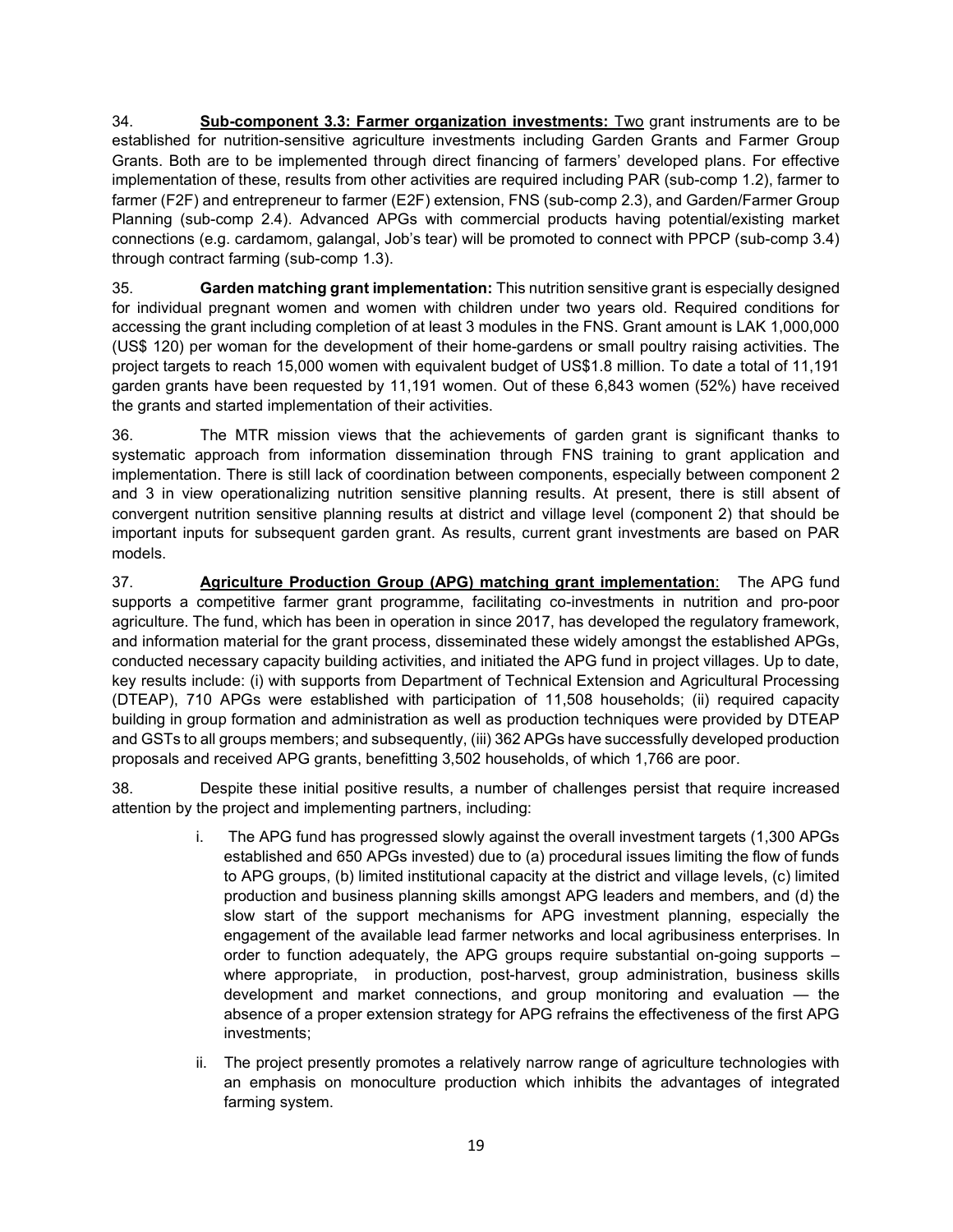- iii. Various APG grants, such as cardamom, galangal, job's tears plantation with simple provision of seedlings do not demonstrate sufficient nutrition and/or livelihood impact, requiring closer Project attention to the identification and demonstration of nutrition sensitivity and poverty reduction models/practices for replication.
- iv. Farmer to farmer and enterprise to farmer extension services are effective, cost-efficient rural development support mechanisms, however these are not yet systematically implemented by the Project.

39. The above challenges result from limited capacity of project staff and implementing partners; shortage of vertical (between levels) and horizontal (between agencies, sectors) coordination; insufficient application of locally existing models/practices; weak performance of TSCs in view of demonstration development and hands-on supports to farmers; and a lack of a roll-out strategy. This leaves the project with an initial set of farming models (PAR) that are to some degree suitable for certain context but difficult to be replicated. Further, the mission views that the objective of setting up 1300 APG is ambitious and not necessary, given limited staff capacity, willingness of farmer to participate in group, and the availability of fund.

40. Sub-component 3.4: Public Private Community Partnership (PPCP): The purpose of the PPCP fund is to provide competitive grants for co-investment with private enterprises in the development of the agricultural sector in the project provinces. The provinces/districts can, additionally, provide agribusiness investment support through land allocation, the construction of public goods (water, electricity and roads) and through tax concessions. Concessional bank loans are also available to investors, subject to bank approval. The objective is to create jobs, raw material supply and value addition opportunities in poor rural villages. Achievements of the PPCP implementation to date are still very limited including (i) organisation of training to project staff on PPCP implementation; (ii) organisation of commodity workshops at district level to disseminate the PPCP information; (iii) provide coaching to interested enterprises/cooperatives/business households on PPCP proposal development. Currently there is one PPCP invested in Xieng Khoang, one PPCP received IFAD NOL and under approval process, and five PPCPs in the pipeline for investment in 2020. The Mission agreed that no further PPCP will be initiated beyond these seven.

41. The MTR visited two potential PPCPs in Cardamom pre-processing and trading in Phongsaly provinces and discussed with relevant stakeholders. The mission notes the following risks/challenges to PPCP implementation:

- i. The project staff and line agencies have limited capacity in assessment of PPCP proposals, in terms of financial analysis of business viability and impact at both enterprises and farmer households. AFN has not sufficiently implemented capacity building efforts to this effect;
- ii. There are no or limited experienced technical advisers in Laos to support potential PPCP implementing enterprises in business and investment planning;
- iii. The management capacity at the local enterprises is short of PPCP requirements in planning and accounting. This is due to the enterprises' generally low capacity and subsequent need for high level of project involvement in PPCP proposal development, procurement plan preparation, and financial arrangements;
- iv. Risk and benefit sharing mechanisms between enterprises and farmers are not yet clearly discussed in the PPCP component. Farmer households naturally face internal (lack of experience) and external (climatic and market-related) risks upon engaging in new commercial enterprises. Systematic and realistic risk management mechanisms at the HH level need to be presented within the PPCP proposals.

42. As result from the above risks and challenges with additional reality that all project districts are remote and difficult districts where agribusiness is less dynamic, the mission concurs with the project's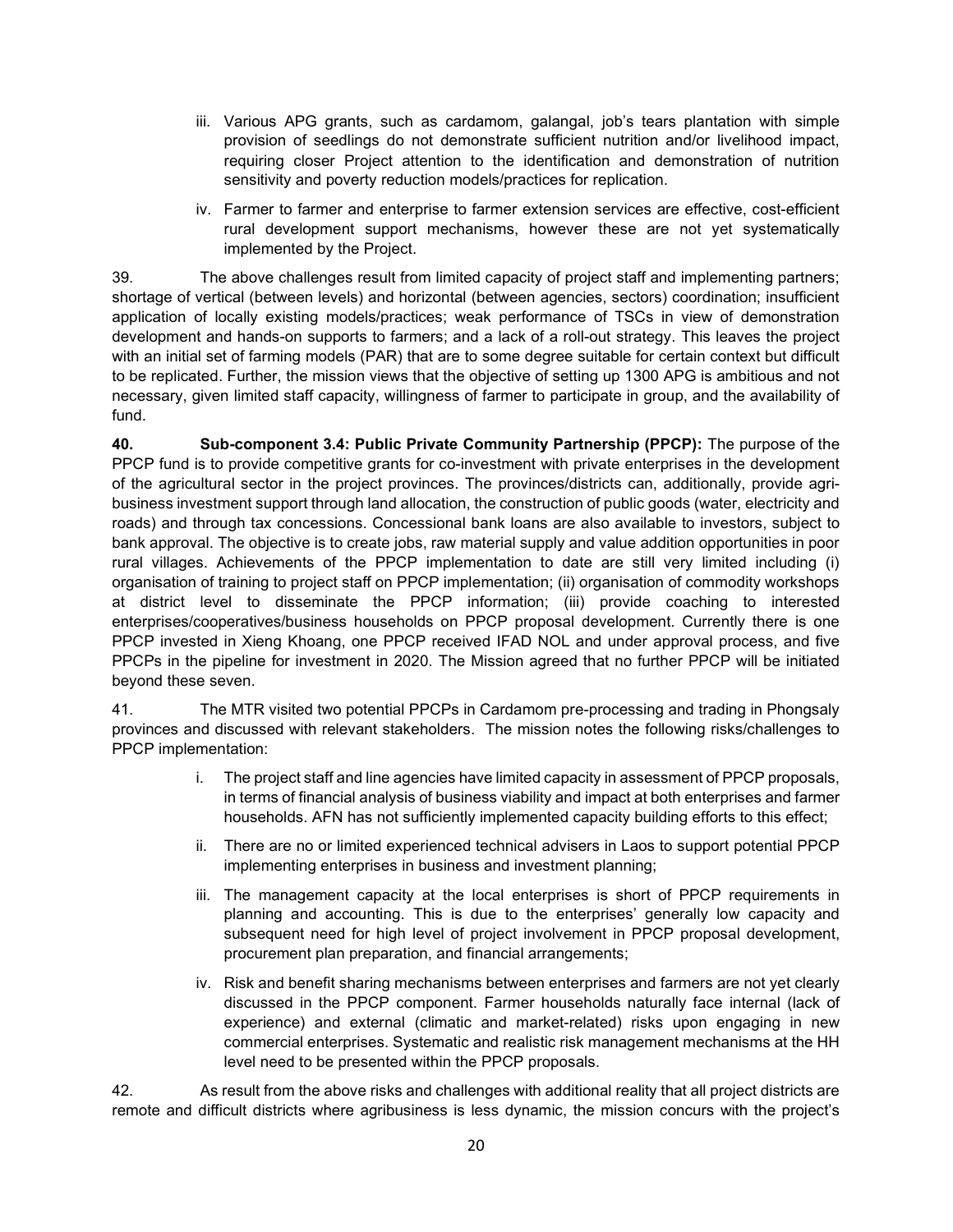proposal to reduce number of PPCPs from 20 down to 7, and suggest shifting remaining PPCP budget to extension activities.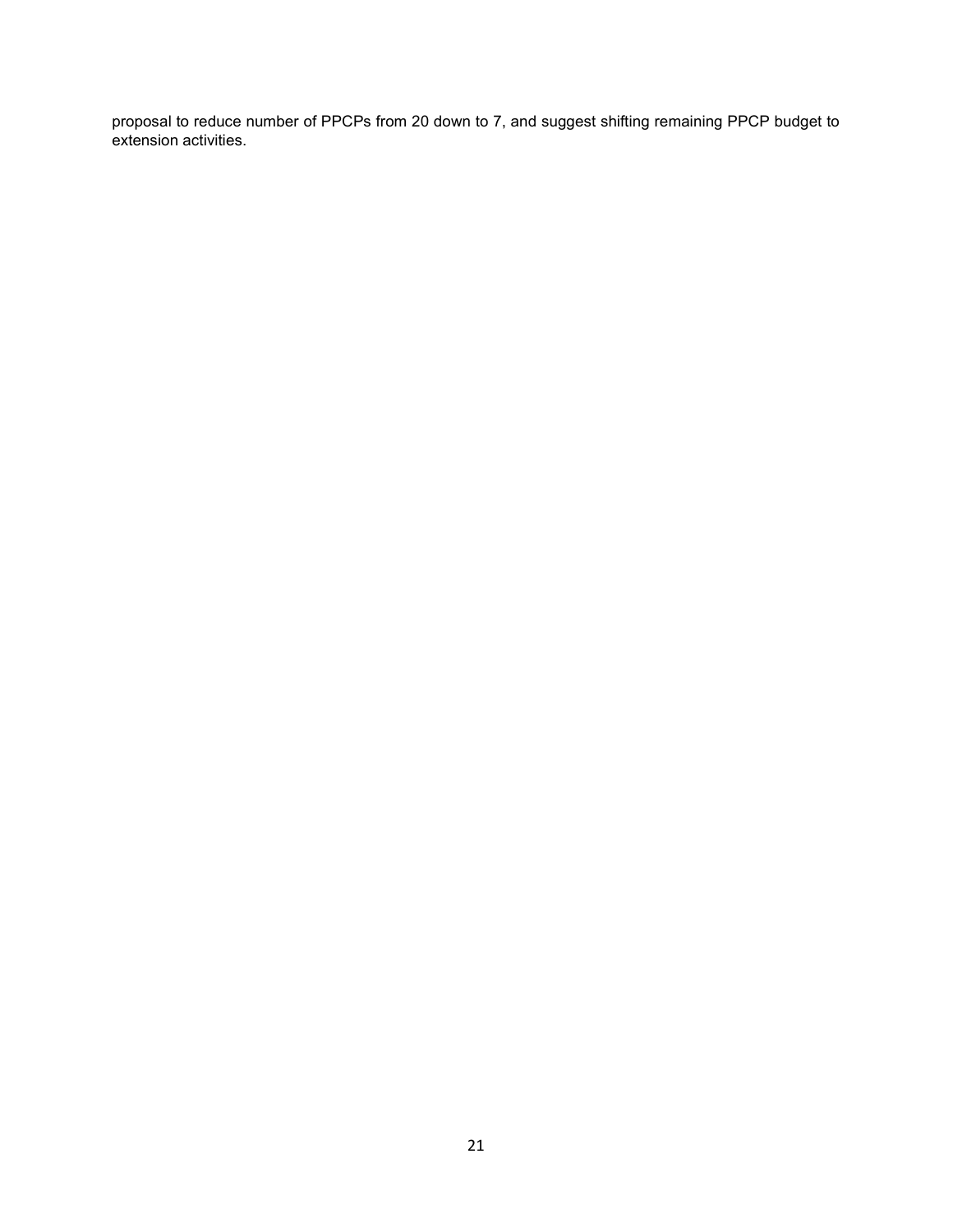# Annex: Revised Logical Framework

| <b>Results Hierarchy</b> | <b>Indicators</b>                                                      |               |                     |                      |                       | <b>Means of Verification</b> |                       | <b>Assumptions</b> |
|--------------------------|------------------------------------------------------------------------|---------------|---------------------|----------------------|-----------------------|------------------------------|-----------------------|--------------------|
|                          | <b>Name</b>                                                            | Base-<br>line | Mid-<br><b>Term</b> | End<br><b>Target</b> | Source                | Frequency                    | Respon-<br>sibility   |                    |
| Outreach                 | 1.a Corresponding number of households<br>reached                      |               |                     |                      | Project<br>Report     | Annual                       | project<br>management |                    |
|                          | Women-headed<br>households -<br>Number                                 |               |                     |                      |                       |                              |                       |                    |
|                          | Non-women-<br>headed<br>households -<br>Number                         |               |                     |                      |                       |                              |                       |                    |
|                          | Households -<br>Number                                                 |               |                     | 34000                |                       |                              |                       |                    |
|                          | 1 Persons receiving services promoted or<br>supported by the project   |               | Project<br>Report   | Annual               | project<br>management |                              |                       |                    |
|                          | Females - Number                                                       |               |                     |                      |                       |                              |                       |                    |
|                          | Males - Number                                                         |               |                     |                      |                       |                              |                       |                    |
|                          | Indigenous people<br>- Number                                          |               |                     |                      |                       |                              |                       |                    |
|                          | Youth - Number                                                         |               |                     |                      |                       |                              |                       |                    |
|                          | Total number of<br>persons receiving<br>services - Number<br>of people |               |                     |                      |                       |                              |                       |                    |
|                          | 1.b Estimated corresponding total number of<br>households members      |               |                     |                      |                       |                              |                       |                    |
|                          | Household<br>members -<br>Number of people                             |               | 227800              | 227800               |                       |                              |                       |                    |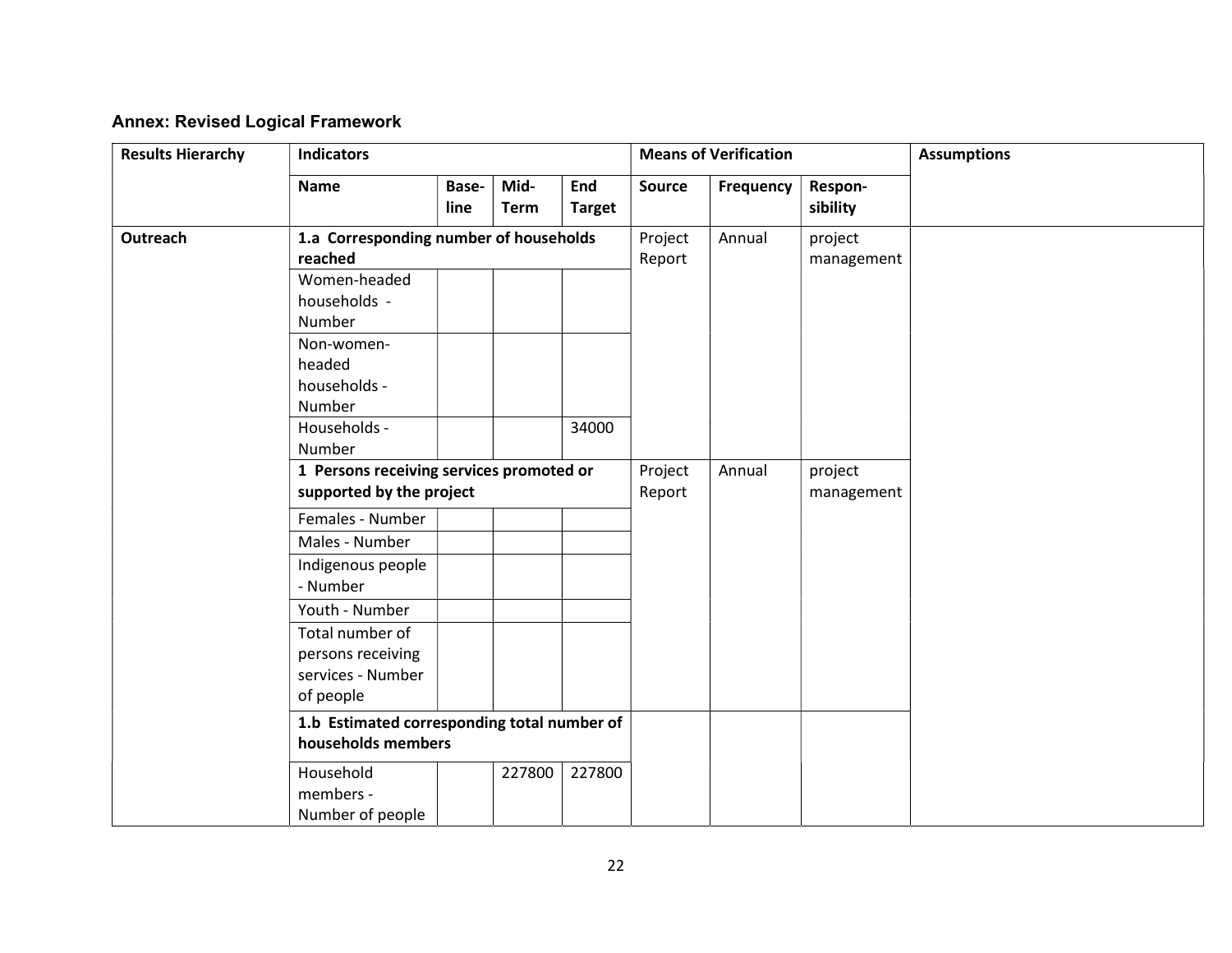| <b>Results Hierarchy</b>                                                               | <b>Indicators</b>                                                                                                                                                      |               |                     |                                    |                                                 | <b>Means of Verification</b> |                                                                 | <b>Assumptions</b>                                                                                          |
|----------------------------------------------------------------------------------------|------------------------------------------------------------------------------------------------------------------------------------------------------------------------|---------------|---------------------|------------------------------------|-------------------------------------------------|------------------------------|-----------------------------------------------------------------|-------------------------------------------------------------------------------------------------------------|
|                                                                                        | <b>Name</b>                                                                                                                                                            | Base-<br>line | Mid-<br><b>Term</b> | <b>End</b><br><b>Target</b>        | <b>Source</b>                                   | Frequency                    | Respon-<br>sibility                                             |                                                                                                             |
| <b>Project Goal</b><br>Contribute to reduced<br>extreme poverty and<br>malnutrition    | incidence malnutrition (height for age)<br>among two year old children reduced from<br>60% at present to 50% by project completion<br>malnutrition -<br>Percentage (%) |               |                     | 50                                 | LAOS<br>Social<br>Indicator<br>Survey<br>(LSIS) | every 5<br>years<br>(2022)   | Ministry of<br>Health                                           |                                                                                                             |
| <b>Development</b><br><b>Objective</b><br>Improved and                                 | 21,000 HH out of poverty by increasing per<br>capita income from the current level to more<br>than \$270/yr by Project-end.                                            |               |                     |                                    | <b>Baseline</b><br>Survey                       | Mid line<br>and end<br>line  | project<br>management                                           | Continued government commitment to<br>multi-sectoral approaches to improved<br>food security and nutrition; |
| diversified climate<br>resilient agricultural<br>production and<br>household nutrition | Households -<br>Number<br><b>Women Headed</b>                                                                                                                          |               | 8000                | 21000                              |                                                 |                              |                                                                 | Resource access and land security of<br>poor communities is supported and<br>expanded.                      |
| enhance life prospects                                                                 | HH - Number<br>Indigenous people<br>- Number                                                                                                                           |               |                     |                                    |                                                 |                              |                                                                 |                                                                                                             |
|                                                                                        | At least 21,000 households with improved<br>food security (measured as a HFIAS score of<br>7.0 or lower).                                                              |               |                     | <b>Baseline</b><br>Survey<br>using | Project<br>start, mid-<br>term and              | project<br>management        |                                                                 |                                                                                                             |
|                                                                                        | Households -<br>Number                                                                                                                                                 |               | 8000                | 21000                              | score of<br>11<br><b>MAHFP</b>                  | end-<br>project              |                                                                 |                                                                                                             |
|                                                                                        | Women Headed<br>HH - Number                                                                                                                                            |               |                     |                                    |                                                 |                              |                                                                 |                                                                                                             |
|                                                                                        | Indigenous people<br>- Number                                                                                                                                          |               |                     |                                    |                                                 |                              |                                                                 |                                                                                                             |
| <b>Outcome</b> Strengthened<br>public services                                         | <b>14 Technical Sevice Centers improved</b><br>capacity and support to target farmers.                                                                                 |               |                     | Project<br>M&E                     | Annual                                          | project<br>management        | DAEC, NAFRI and TSC collaboration for<br>technology testing and |                                                                                                             |
|                                                                                        | service centres -<br>Number                                                                                                                                            |               |                     | 14                                 |                                                 |                              |                                                                 | dissemination; Comprehensive mapping<br>and use of proven/tested tools within                               |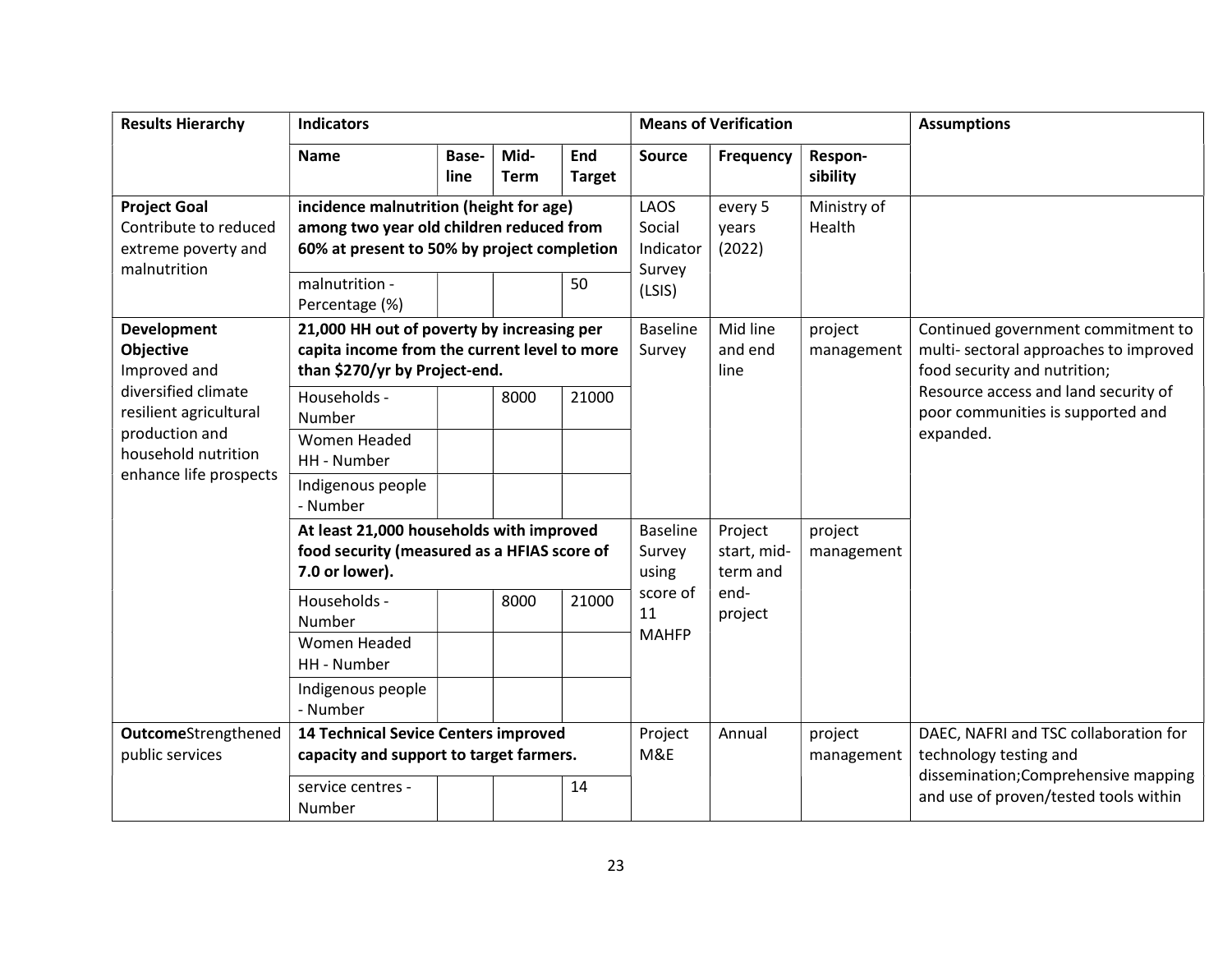| <b>Results Hierarchy</b>                                                                                                  | <b>Indicators</b>                                                                                                                                                                                                                                                                                                                                                                                                                                                 |               |                     |                      |               | <b>Means of Verification</b> |                                                                                                                                                       | <b>Assumptions</b>                                                                                         |
|---------------------------------------------------------------------------------------------------------------------------|-------------------------------------------------------------------------------------------------------------------------------------------------------------------------------------------------------------------------------------------------------------------------------------------------------------------------------------------------------------------------------------------------------------------------------------------------------------------|---------------|---------------------|----------------------|---------------|------------------------------|-------------------------------------------------------------------------------------------------------------------------------------------------------|------------------------------------------------------------------------------------------------------------|
|                                                                                                                           | <b>Name</b>                                                                                                                                                                                                                                                                                                                                                                                                                                                       | Base-<br>line | Mid-<br><b>Term</b> | End<br><b>Target</b> | <b>Source</b> | Frequency                    | Respon-<br>sibility                                                                                                                                   |                                                                                                            |
|                                                                                                                           | At least 10,000 HHs have adopted at least<br>one improved technology on production or<br>food processing introduced by the project.<br>Adoption of one improved technology is as<br>set of key practices in the technical guideline<br>of the demonstration of specific technology<br>to be defined by technical specialist. Farmer<br>adoption is defined by adopting at least 2/3<br>of the keys practices for specific production<br>or food processing.<br>HH |               | 10000               | Project<br>M&E       | Annual        | project<br>management        | country and Asian regionTSC's<br>incentivised to operate<br>sustainablyProgramme financing is<br>disbursed in time to supportfield<br>implementation. |                                                                                                            |
| Output                                                                                                                    | At least 9 guidelines and tools developed and                                                                                                                                                                                                                                                                                                                                                                                                                     |               |                     |                      | Project       | Annual                       | project                                                                                                                                               | Technical coordination is responsive to                                                                    |
| Build government staff                                                                                                    | implemented on a project-wide level:                                                                                                                                                                                                                                                                                                                                                                                                                              |               |                     |                      | M&E           |                              | management                                                                                                                                            | the grassroots level needs.<br>Effective mobilization of service<br>providers and experts within govt. and |
| capacities and                                                                                                            | Finance, procurement, planning M&E, PPCP,                                                                                                                                                                                                                                                                                                                                                                                                                         |               |                     |                      | records       |                              |                                                                                                                                                       |                                                                                                            |
| procedures and                                                                                                            | APG, Garden Grand, Infrastructure, PAR, and                                                                                                                                                                                                                                                                                                                                                                                                                       |               |                     |                      |               |                              |                                                                                                                                                       |                                                                                                            |
| technical packages to                                                                                                     | F <sub>2F</sub> .                                                                                                                                                                                                                                                                                                                                                                                                                                                 |               |                     |                      |               |                              |                                                                                                                                                       | non-state actors                                                                                           |
| support and converge<br>community<br>implementation of<br>selected National<br><b>Nutrition Strategy</b><br>interventions | guidelines/tools -<br>Number                                                                                                                                                                                                                                                                                                                                                                                                                                      |               |                     | 9                    |               |                              |                                                                                                                                                       |                                                                                                            |
|                                                                                                                           |                                                                                                                                                                                                                                                                                                                                                                                                                                                                   |               |                     |                      |               |                              |                                                                                                                                                       |                                                                                                            |
| <b>Outcome</b>                                                                                                            | 300 Village Development Committees have a                                                                                                                                                                                                                                                                                                                                                                                                                         |               |                     |                      | Project       | Annual                       | <b>WFP</b>                                                                                                                                            | VDPs are prepared and implemented at                                                                       |
| Community-driven<br>agriculture-based                                                                                     | basic convergence plan on food and<br>nutrition.                                                                                                                                                                                                                                                                                                                                                                                                                  |               |                     |                      | M&E           |                              |                                                                                                                                                       | field level;<br>Service providers successfully transfer                                                    |
|                                                                                                                           |                                                                                                                                                                                                                                                                                                                                                                                                                                                                   |               |                     |                      |               |                              |                                                                                                                                                       |                                                                                                            |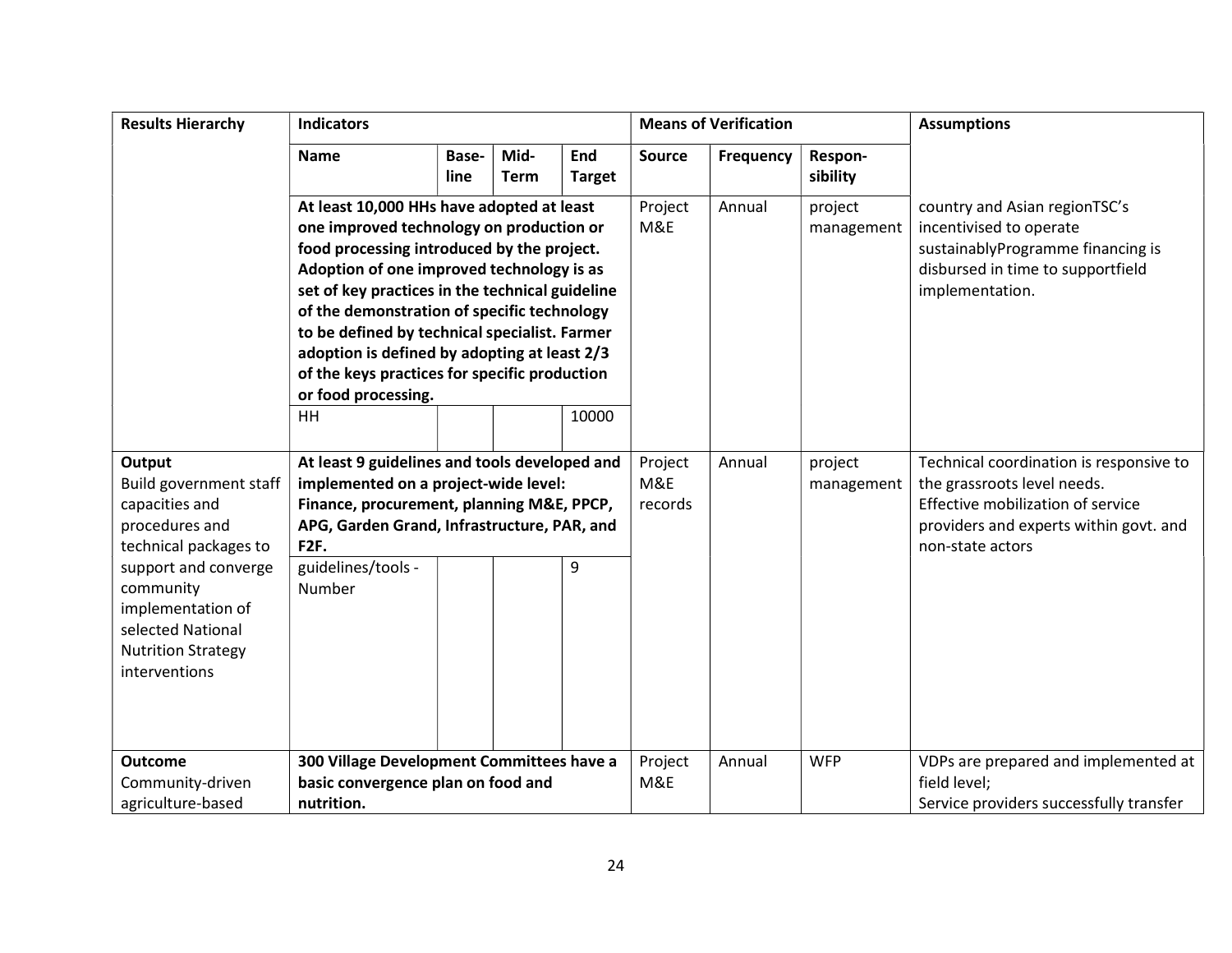| <b>Results Hierarchy</b>               | <b>Indicators</b>                                                  |               |              |                      | <b>Means of Verification</b>    |                  | <b>Assumptions</b>                                                                                      |                                                                  |
|----------------------------------------|--------------------------------------------------------------------|---------------|--------------|----------------------|---------------------------------|------------------|---------------------------------------------------------------------------------------------------------|------------------------------------------------------------------|
|                                        | <b>Name</b>                                                        | Base-<br>line | Mid-<br>Term | End<br><b>Target</b> | <b>Source</b>                   | <b>Frequency</b> | Respon-<br>sibility                                                                                     |                                                                  |
| nutrition interventions<br>established | Basic convergence<br>plan                                          |               |              | 300                  |                                 |                  |                                                                                                         | participatory development skills to<br>district administrations; |
|                                        | 28,000 women in project area of 15-49 years                        |               |              | <b>Baseline</b>      | Project                         | project          | Programme financing is disbursed in                                                                     |                                                                  |
|                                        | of age, consume at least 5 out of 10 defined<br>food groups daily. |               |              | Survey               | start, mid-<br>term and<br>end- | management       | time to support field implementation;<br>Convergence with other programmes<br>and nutrition initiatives |                                                                  |
|                                        | Females - Number                                                   |               | 10000        | 28000                |                                 | project          |                                                                                                         |                                                                  |
|                                        | Indigenous people<br>- Number                                      |               |              |                      |                                 |                  |                                                                                                         |                                                                  |
| Output                                 | <b>12 District Nutrition Committees hold at least</b>              |               |              |                      | Project                         | Annual           | <b>WFP</b>                                                                                              |                                                                  |
| Planning for improved                  | two meeting per year to develop, coordinate                        |               |              |                      | M&E                             |                  |                                                                                                         |                                                                  |
| nutritional outcomes                   | and implement a convergence plan on food                           |               |              |                      |                                 |                  |                                                                                                         |                                                                  |
|                                        | and nutrition.<br>District - Number                                |               |              | 12                   |                                 |                  |                                                                                                         |                                                                  |
|                                        | 28,000 beneficiary households participate in                       |               |              |                      | Project                         | Annual           | <b>WFP</b>                                                                                              |                                                                  |
|                                        | <b>VDP</b> preparation                                             |               |              |                      | M&E                             |                  |                                                                                                         |                                                                  |
|                                        | Households -<br>Number                                             |               | 20000        | 28000                |                                 |                  |                                                                                                         |                                                                  |
|                                        | Males - Number                                                     |               |              |                      |                                 |                  |                                                                                                         |                                                                  |
|                                        | Females - Number                                                   |               |              |                      |                                 |                  |                                                                                                         |                                                                  |
|                                        | Indigenous people<br>- Number                                      |               |              |                      |                                 |                  |                                                                                                         |                                                                  |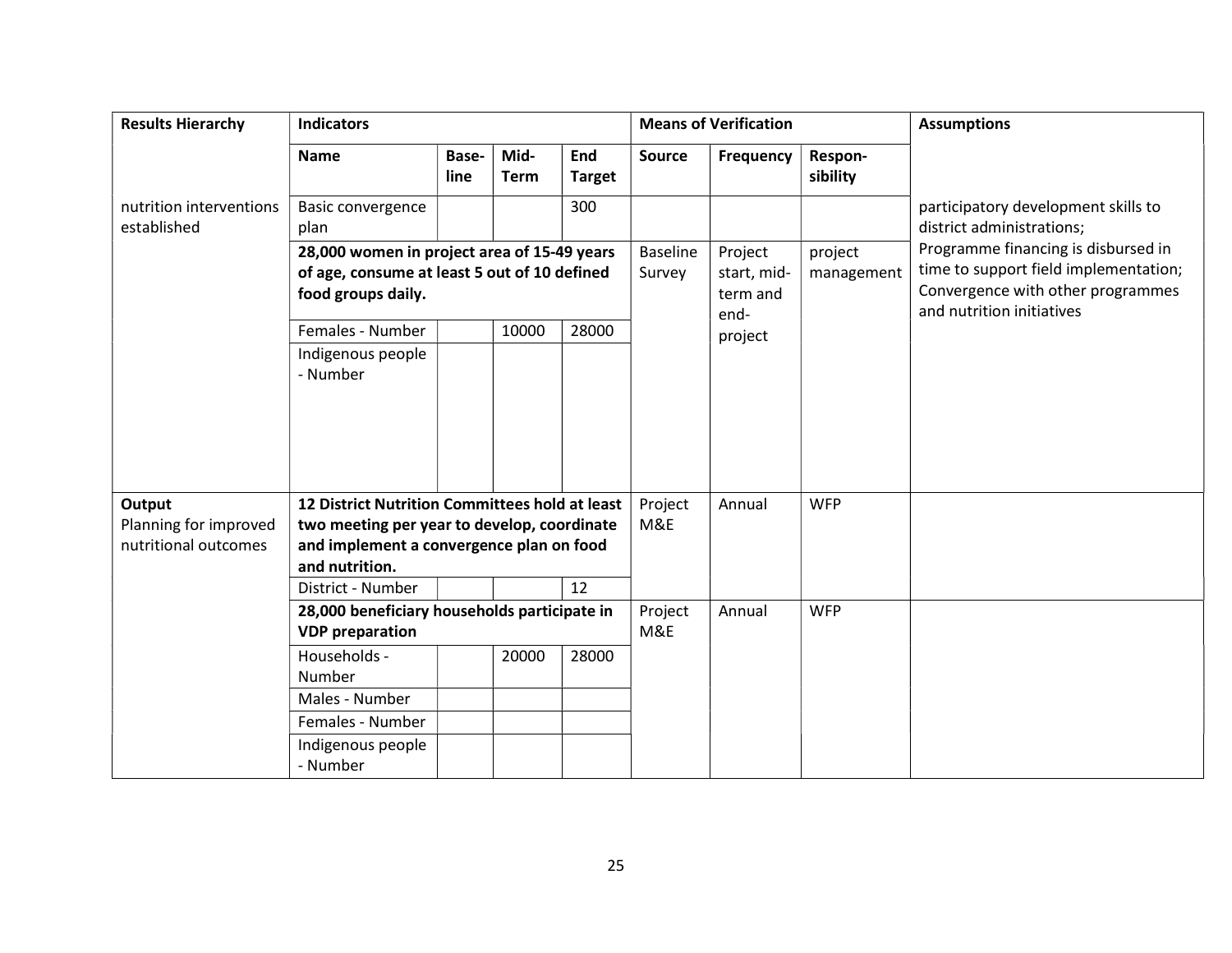| <b>Results Hierarchy</b>                                                                     | <b>Indicators</b>                                                                                                                                                            |               |              |                           |                        |                             |                                                                         | <b>Assumptions</b>                                                                                                                                           |
|----------------------------------------------------------------------------------------------|------------------------------------------------------------------------------------------------------------------------------------------------------------------------------|---------------|--------------|---------------------------|------------------------|-----------------------------|-------------------------------------------------------------------------|--------------------------------------------------------------------------------------------------------------------------------------------------------------|
|                                                                                              | <b>Name</b>                                                                                                                                                                  | Base-<br>line | Mid-<br>Term | End<br><b>Target</b>      | Source                 | <b>Frequency</b>            | Respon-<br>sibility                                                     |                                                                                                                                                              |
| OutputWomen-led<br>improvement in<br>household nutrition                                     | Number of HH provided with targeted<br>support to improve their nutrition (eg. from<br>Farmer Nutrition School, Gardent Grant, and<br><b>Nutrition Awareness Programme).</b> |               |              | Project<br>M&E            | Annual                 | project<br>management       |                                                                         |                                                                                                                                                              |
|                                                                                              | HH-Number                                                                                                                                                                    |               |              | 21,000                    |                        |                             |                                                                         |                                                                                                                                                              |
|                                                                                              | Women Headed<br>HH - Number                                                                                                                                                  |               |              |                           |                        |                             |                                                                         |                                                                                                                                                              |
|                                                                                              | Indigenous people<br>- Number                                                                                                                                                |               |              |                           |                        |                             |                                                                         |                                                                                                                                                              |
| <b>Outcome</b><br>Sustainable and<br>inclusive market-<br>driven partnerships<br>established | 10,000HH participating the the project<br>activities increase income by 30%.                                                                                                 |               |              | <b>Baseline</b><br>Survey | Project<br>start, mid- | project<br>management       | Adequate and timely solutions<br>provided to smallholders (aggregation, |                                                                                                                                                              |
|                                                                                              | Males Headed -<br>Number                                                                                                                                                     |               |              | 8000                      |                        | term and<br>end-<br>project |                                                                         | technology and policy, financing);<br>Contract farming and cooperative laws<br>put in place and implemented by GoL<br>institutions to ensure fair treatments |
|                                                                                              | <b>Females Headed -</b><br>Number                                                                                                                                            |               |              | 2000                      |                        |                             |                                                                         |                                                                                                                                                              |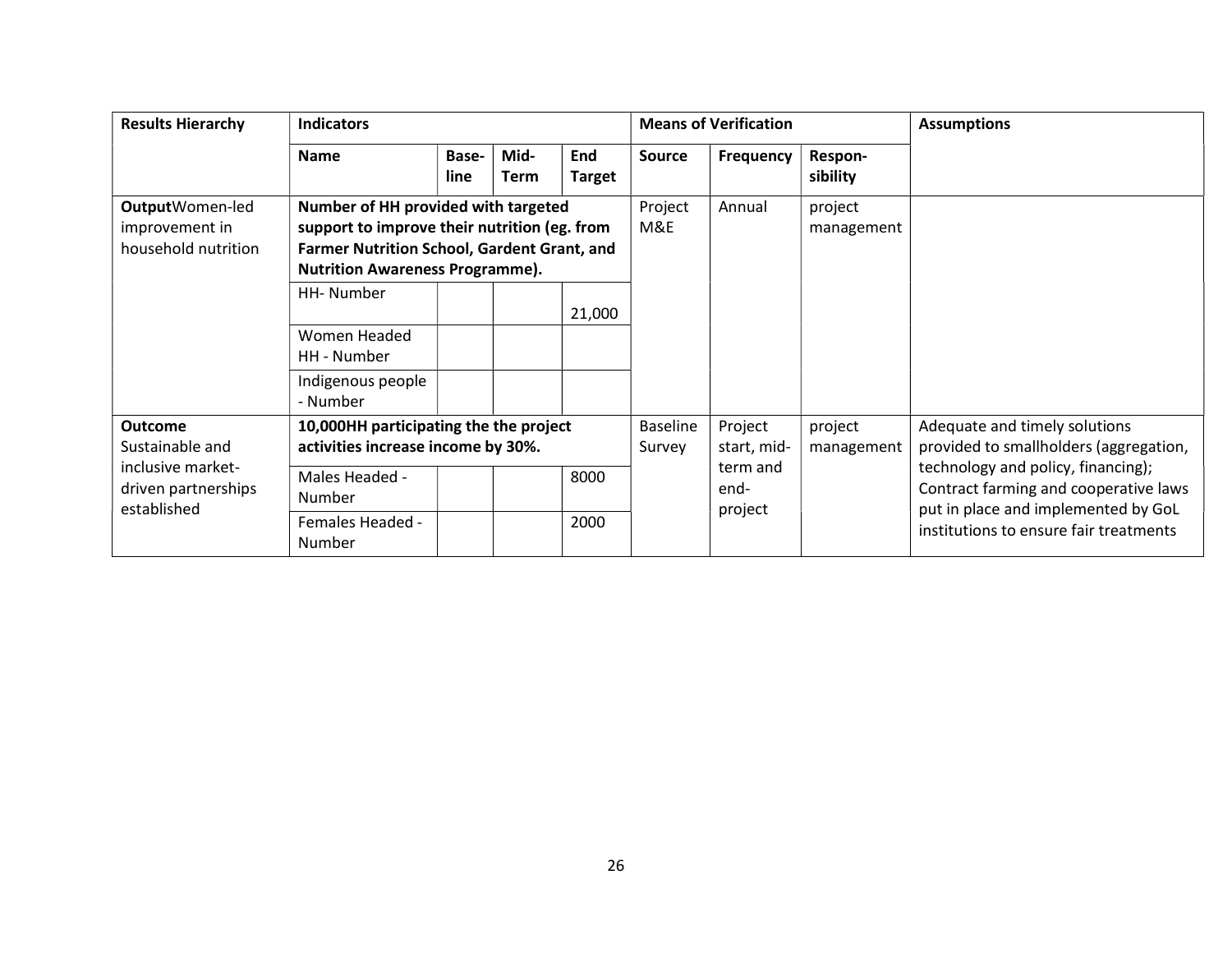| <b>Results Hierarchy</b>                  | <b>Indicators</b>                         |               |                     |                      | <b>Means of Verification</b> |           | <b>Assumptions</b>  |                                                                                                                                                                                                                               |
|-------------------------------------------|-------------------------------------------|---------------|---------------------|----------------------|------------------------------|-----------|---------------------|-------------------------------------------------------------------------------------------------------------------------------------------------------------------------------------------------------------------------------|
|                                           | <b>Name</b>                               | Base-<br>line | Mid-<br><b>Term</b> | End<br><b>Target</b> | <b>Source</b>                | Frequency | Respon-<br>sibility |                                                                                                                                                                                                                               |
|                                           | Indigenous people<br>- Number             |               |                     |                      |                              |           |                     | and reasonable benefits for farmer<br>groups/associations and cooperatives;<br>Productivity improvements in areas<br>with continued growth in market<br>demand;<br>Villages receive fair terms of trade for<br>their products |
| Output                                    | 300 hectares of new irrigated land        |               |                     |                      | Project                      | Annual    | project             |                                                                                                                                                                                                                               |
| Profitable investment                     | established                               |               |                     |                      | M&E                          |           | management          |                                                                                                                                                                                                                               |
| in nutrient-sensitive,<br>climate-adapted | Hectares of land -<br>Area (ha)           |               |                     | 300                  |                              |           |                     |                                                                                                                                                                                                                               |
| agriculture                               | 2.1.5 Roads constructed, rehabilitated or |               |                     |                      | Project                      | Annual    | project             |                                                                                                                                                                                                                               |
|                                           | upgraded                                  |               |                     |                      | M&E                          |           | management          |                                                                                                                                                                                                                               |
|                                           | Length of roads -<br>Length (km)          | 0             | 200                 | 400                  |                              |           |                     |                                                                                                                                                                                                                               |
| Output                                    | At least 7 private or public-private      |               |                     |                      | Project                      | Annual    | project             |                                                                                                                                                                                                                               |
| Linking farmers to                        | partnership agreement signed and          |               |                     |                      | M&E                          |           | management          |                                                                                                                                                                                                                               |
| markets                                   | implemented                               |               |                     |                      |                              |           |                     |                                                                                                                                                                                                                               |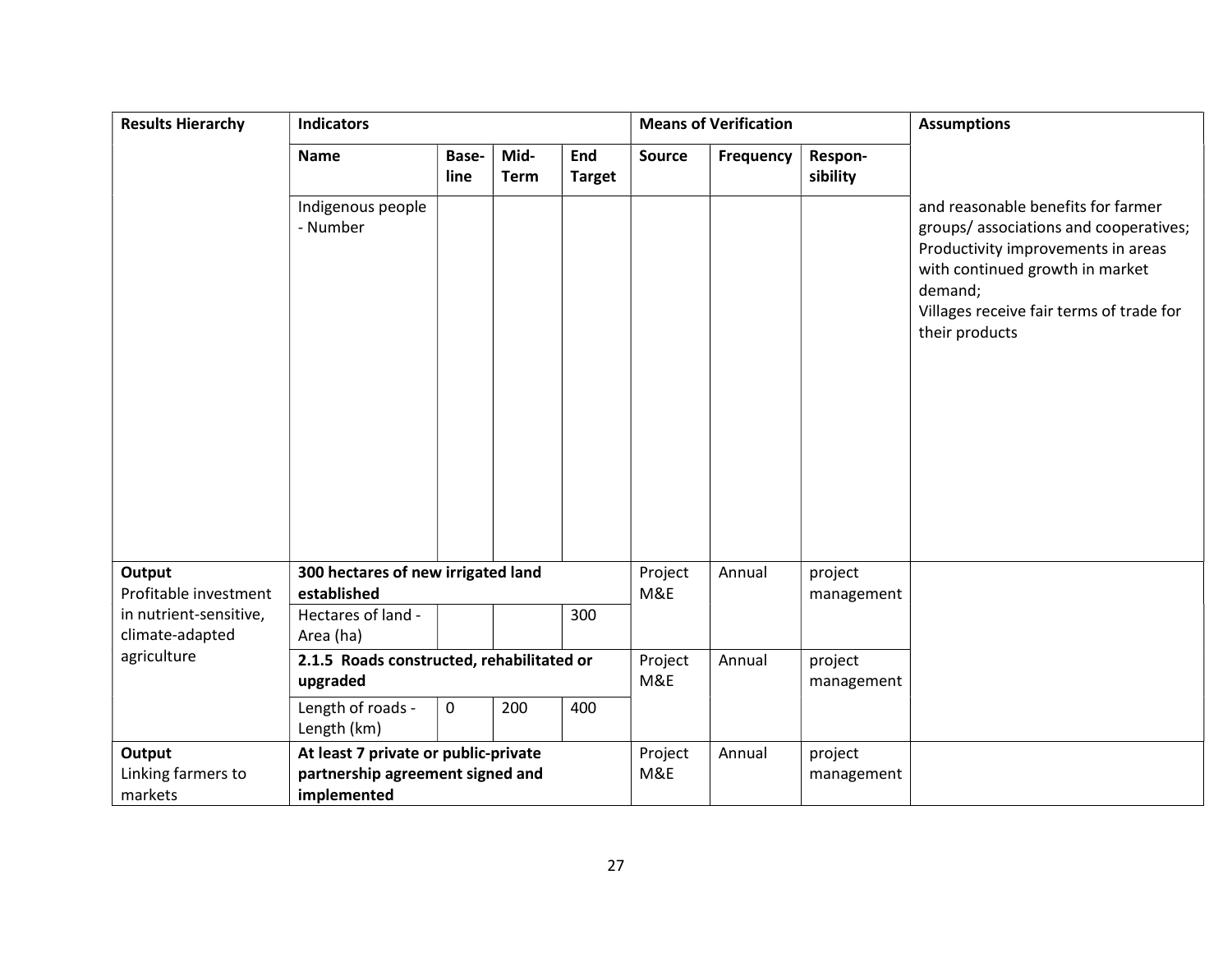| <b>Results Hierarchy</b> | <b>Indicators</b>                    |                      |              |                      | <b>Means of Verification</b> |                  | <b>Assumptions</b>         |  |
|--------------------------|--------------------------------------|----------------------|--------------|----------------------|------------------------------|------------------|----------------------------|--|
|                          | <b>Name</b>                          | <b>Base-</b><br>line | Mid-<br>Term | End<br><b>Target</b> | <b>Source</b>                | <b>Frequency</b> | <b>Respon-</b><br>sibility |  |
|                          | Agreement<br>Implemented -<br>Number |                      |              |                      |                              |                  |                            |  |
|                          | 2000HH benefiting from the PPCP      |                      |              |                      | Project                      | Annual           | project                    |  |
|                          | HH                                   |                      |              | 2000                 | M&E                          |                  | management                 |  |